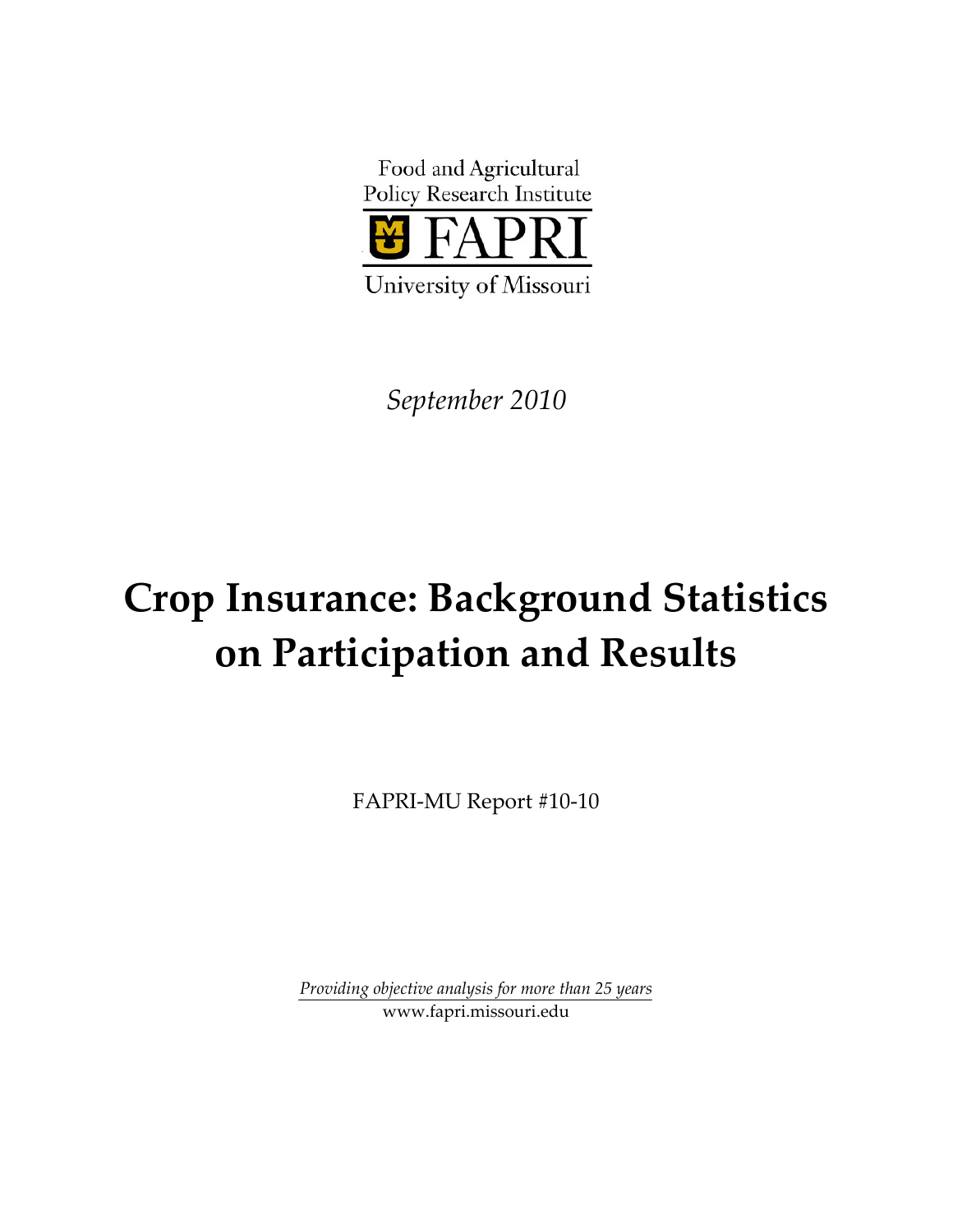This report was prepared in response to requests from the offices of Senator Claire McCaskill and Representative JoAnn Emerson, and as background information for use by Congressional agriculture committees.

All results and conclusions are the responsibility of the Food and Agricultural Policy Research Institute (FAPRI) at the University of Missouri (MU).

Published by FAPRI–MU, 101 Park DeVille Drive, Suite E; Columbia, MO 65203 in September 2010. FAPRI–MU is part of the College of Agriculture, Food and Natural Resources (CAFNR).

http://www.fapri.missouri.edu

Material in this publication is based upon work supported by the Cooperative State Research, Education and Extension Service; US Department of Agriculture, under Agreement No. 2009‐ 3419‐19825.

Contact author for FAPRI–MU Report #10-10 is Pat Westhoff (westhoffp@missouri.edu).

Any opinion, findings, conclusions, or recommendations expressed in this publication are those of the author(s) and do not necessarily reflect the view of the funding sources.

Permission is granted to reproduce this information with appropriate attribution to the author(s) and FAPRI–MU.

The University of Missouri–Columbia does not discriminate on the basis of race, color, religion, national origin, sex, sexual orientation, age, disability or status as a qualified protected veteran. For more information, call Human Resource Services at 573‐882‐4256 or the US Department of Education, Office of Civil Rights.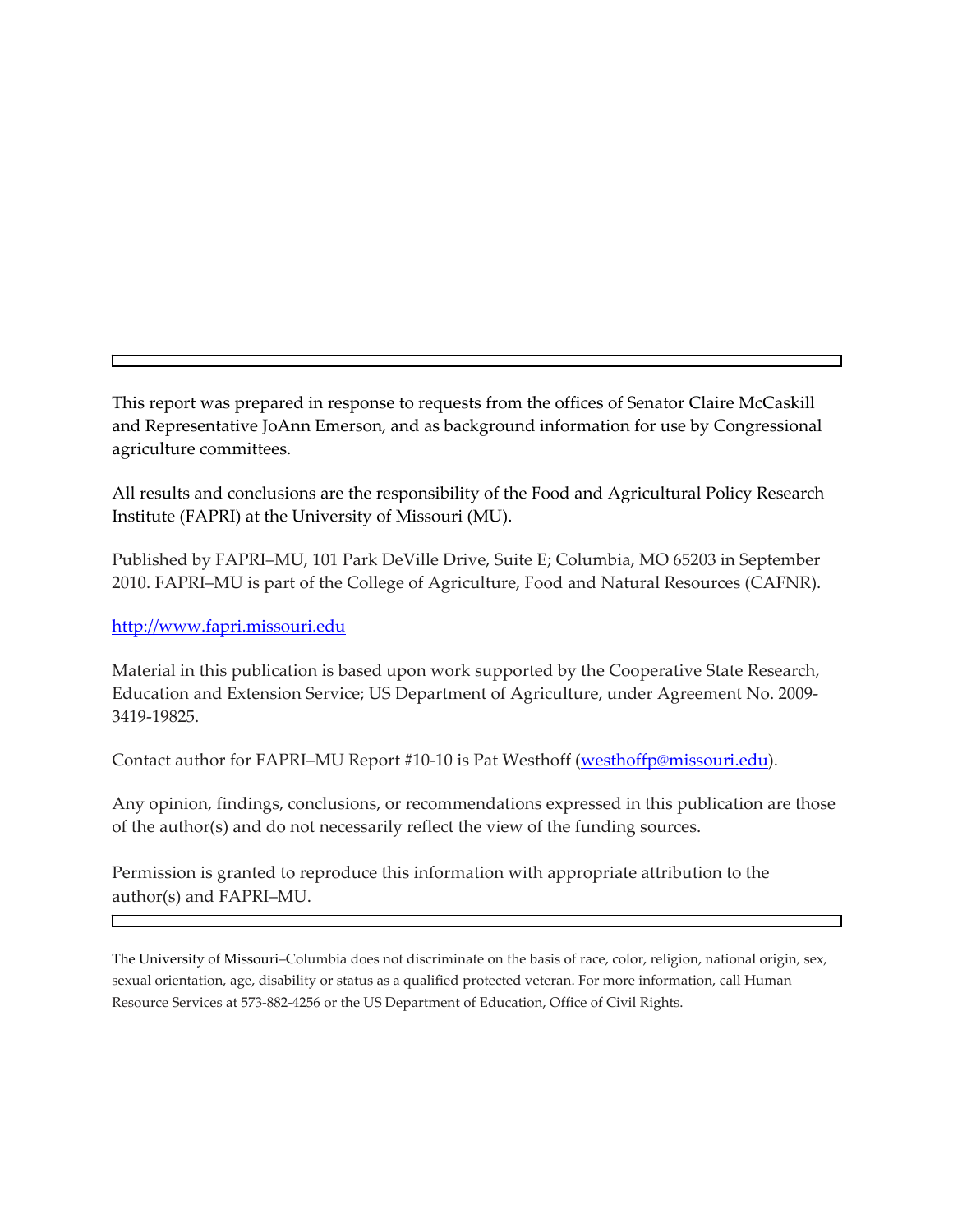# **Table of contents**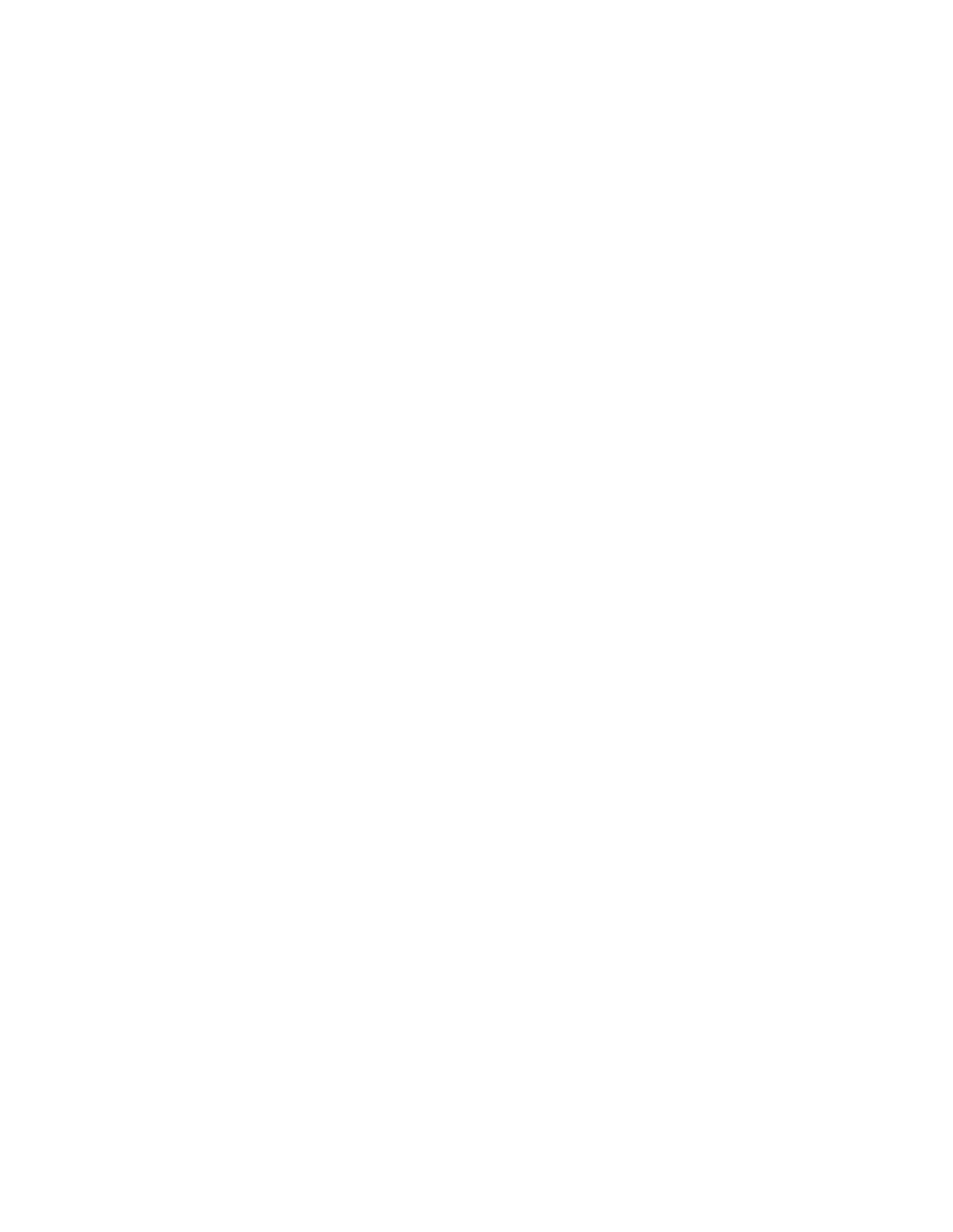#### **Summary**

Changes in policy and changes in markets have increased the importance of crop insurance relative to other farm programs. Since 2006, grain and oilseed prices have generally been above the levels that would trigger payments under the marketing loan and countercyclical payment programs. These same high commodity prices have increased the value of crops insured and the dollar value of crop insurance premium subsidies.

In response to requests from the offices of Senator Claire McCaskill and Representative JoAnn Emerson, the Food and Agricultural Policy Research Institute at the University of Missouri (FAPRI‐MU) has compiled background information on crop insurance participation and results.

Crop insurance indemnities received by producers vary from year to year depending on crop yields and prices. In the 2008/09 marketing year, indemnities topped \$8 billion, more than double the previous record. Under the assumptions of the FAPRI‐MU 2010 stochastic baseline, indemnities average \$10 billion per year over the next decade. At the same time, projected producer‐paid crop insurance premiums average about \$4 billion per year. This \$6 billion in average net indemnities would be greater than all the payments made under the direct payment program, and only slightly less than total payments under the direct payment, countercyclical payment, marketing loan, and average crop revenue election (ACRE) programs combined.

Data on crop insurance participation and results reveals significant difference across regions and across crops. Crop revenue coverage (CRC) and risk assurance (RA), two revenue‐based policies, are the dominant policies purchased by corn, soybean and wheat producers. In 2009, yield‐based actual production history (APH) insurance was the leading type of policy purchased by cotton producers. Revenue‐based products dominate in the Midwest, while yield‐ based insurance is more common in the South.

Coverage levels also differ greatly across the country. Most of the corn and soybean acres enrolled in the crop insurance program in 2009 had coverage at levels greater than 70%, meaning less than a 30% loss was required to trigger indemnities. In contrast, only about 20% of participating cotton acres had greater than 70% coverage. In general, coverage levels are much higher in the Midwest than in the South. In Arkansas, most participating acres had only catastrophic (CAT) coverage, which only pays indemnities for yield losses greater than 50%.

Between 2000 and 2009, indemnities exceeded producer paid premiums in almost every state. The average ratio of indemnities to producer paid premiums was generally greater in states with lower coverage levels than it was in states where producers obtained higher levels of coverage. For the country as a whole, indemnities have exceeded producer-paid premiums in every year since 1994.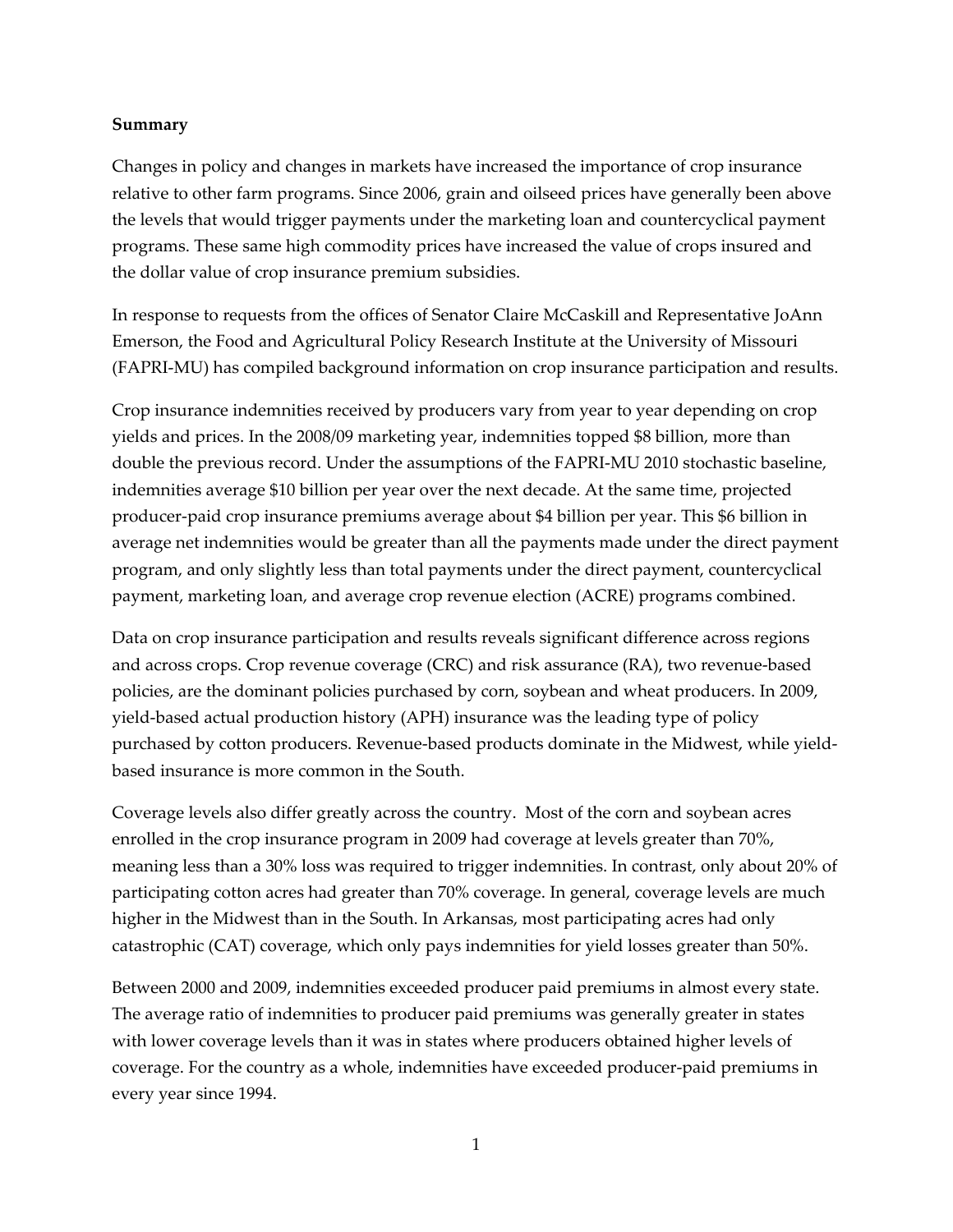#### **Indemnities, premiums and net outlays since 1989**

Crop insurance has dramatically increased in importance over the last 20 years. Between 1989 and 1994, crop insurance indemnities averaged about \$1 billion per year, and federal subsidies accounted for about one quarter of total premiums. Between 2000 and 2009, indemnities averaged about \$4 billion per year, and federal subsidies accounted for 58% of total premiums (Figure 1). $<sup>1</sup>$ </sup>

Net indemnities (indemnities paid to producers for losses minus producer-paid premiums) have also increased over time, averaging \$1.8 billion per year between 2000 and 2009, and peaking at \$4.5 billion in 2008 (Figure 2). Net outlays by the Federal Crop Insurance Corporation (FCIC) reflect premium subsidies, payments to crop insurance providers, and net losses on operations. FCIC net outlays averaged about \$3.6 billion per year between fiscal years (FY) 2000 and 2009, and peaked at \$7.9 billion in FY 2009.2

Policy and market changes explain the rise in indemnities and outlays. Policy reforms in 1994 and 2000 provided more subsidies for higher levels of coverage than had been available previously. Producers responded by enrolling more acres at higher levels of coverage.

The sharp increase in prices for grains and oilseeds between 2005/06 and 2007/08 increased the value of crops insured. Because premiums and premium subsidies are largely proportional to the value of crops insured, federal crop insurance subsidies also increased.

In the 1990s total crop insurance premiums (including the value of premium subsidies) were approximately equal to indemnities, implying a loss ratio (indemnities divided by total premiums) of about 1.0. Between 2000 and 2009, total premiums exceeded indemnities in most years, and the loss ratio for the decade as a whole was about 0.8. However, note that even though the loss ratio was less than 1.0, premium subsidies meant that indemnities far exceeded producer‐paid premiums.

If the loss ratio averages 1.0 over the next decade, it would result in significantly greater net indemnities and FCIC net outlays than if it remains at the lower level experienced over the last ten years.

 $1$  Crop insurance statistics in this report are based on data reported by the Risk Management Agency, http://www.rma.usda.gov/data/sob.html, unless otherwise noted.<br><sup>2</sup> FCIC net outlays are based on data reported in the Monthly Treasury Statement, various issues,

http://www.fms.treas.gov/mts/backissues.html. FY 2010 final results were not available at the time this report was prepared.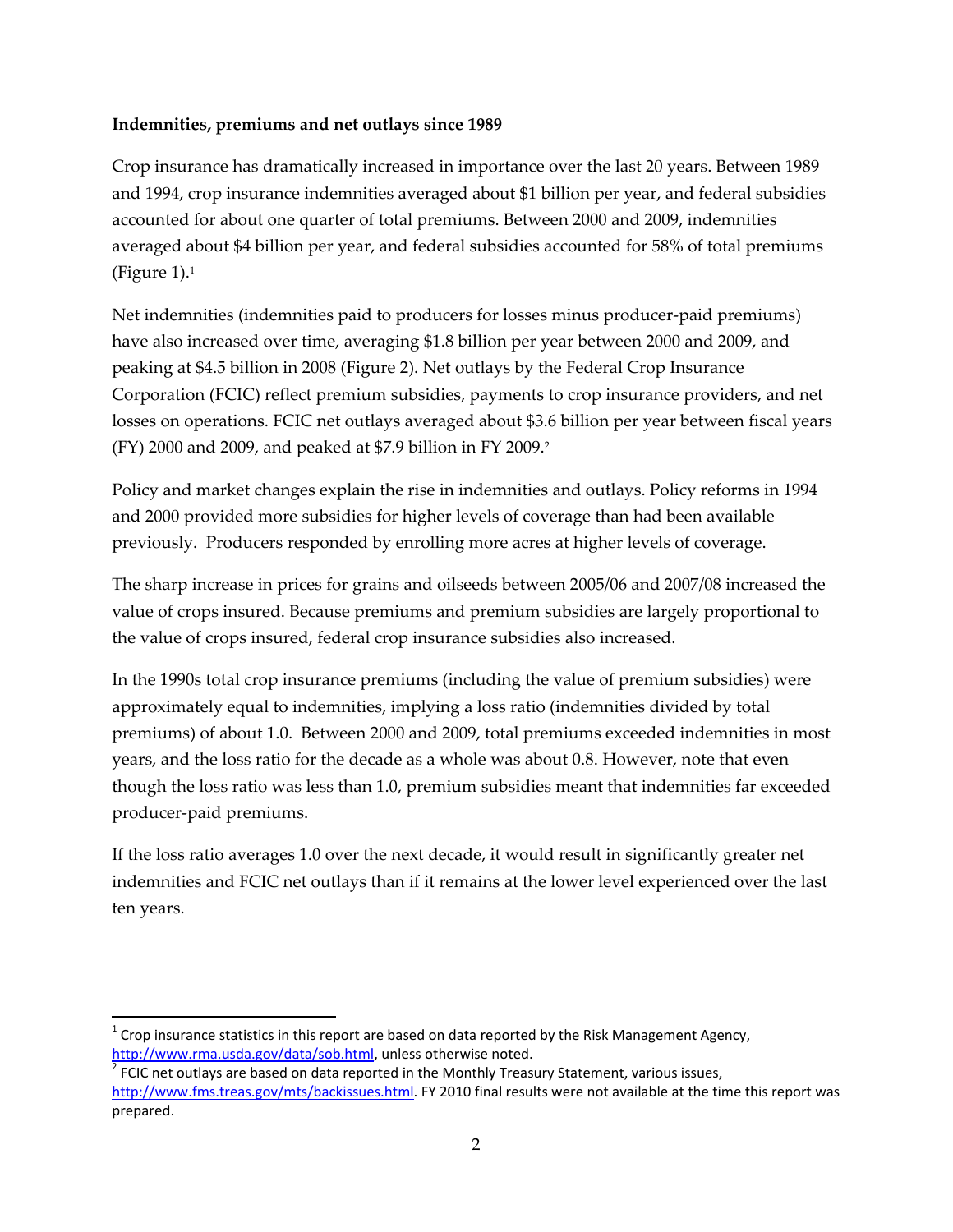

**Figure 1. Crop insurance indemnities, total premiums and producer‐paid premiums**



**Figure 2. Crop insurance net indemnities and FCIC net outlays**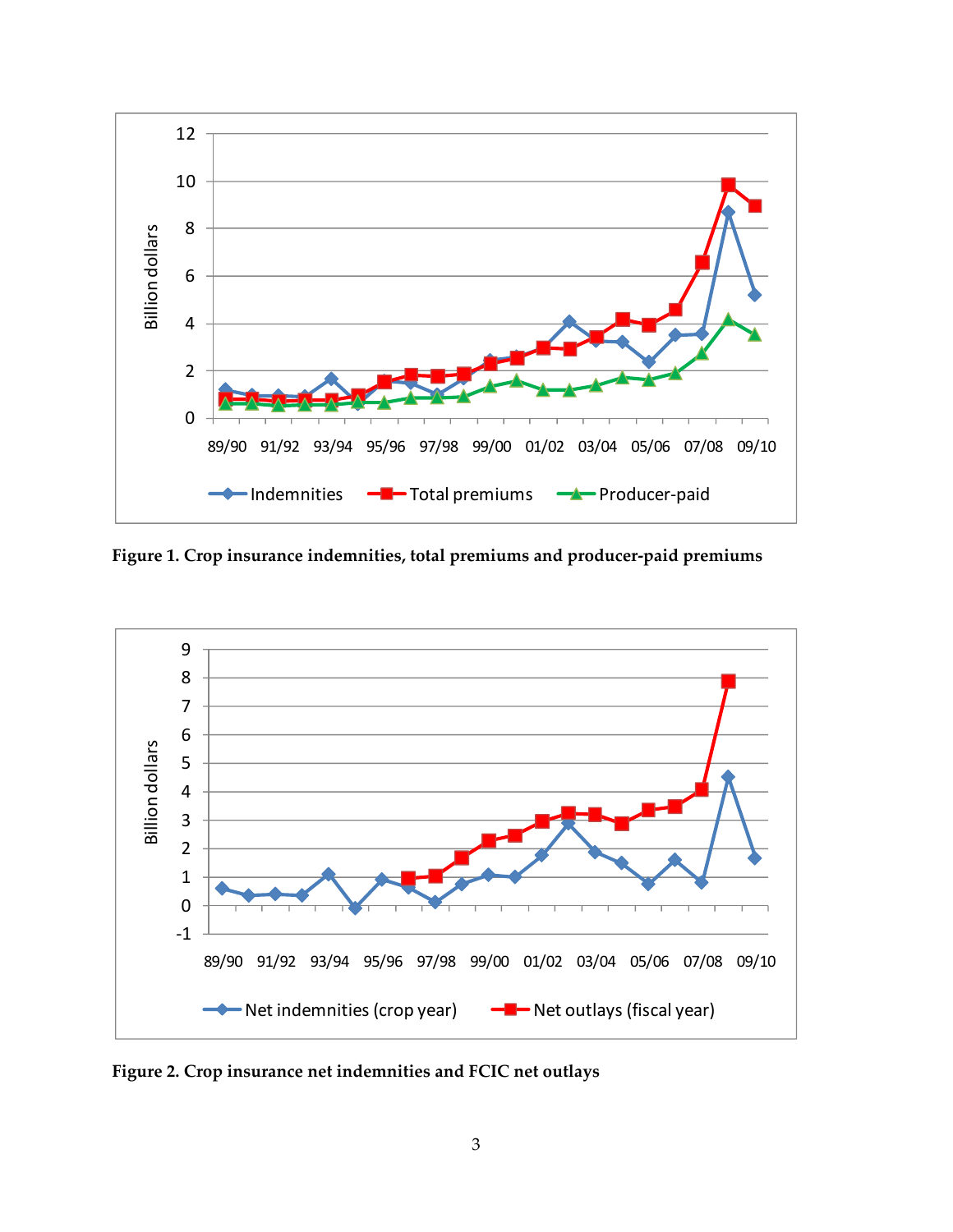#### **Crop insurance and farm program fiscal results, 1990‐2019**

Between 1990 and 1999, crop insurance indemnities averaged \$1.33 billion per year and producer‐paid premiums averaged \$0.76 billion, so net indemnities averaged \$0.56 billion per year (Table 1).

Over the decade between 2000 and 2009, indemnities increased to \$3.94 billion per year and producer paid premiums averaged \$2.10 billion, so net indemnities averaged \$1.84 billion per year. In comparison, over the same ten‐year period, direct payments averaged \$5.04 billion per year, marketing loan benefits averaged \$3.15 billion, and total traditional farm program benefits (direct payments, marketing loan benefits, countercyclical payments, ACRE payments, and crop market loss assistance payments) averaged \$10.84 billion per year. In other words, crop insurance net indemnities were about 17% of traditional farm program benefits over the decade.

In the FAPRI-MU stochastic baseline for 2010-2019, the story is very different. Even averaged across 500 possible market outcomes, grain and oilseed prices are generally high enough to result in only limited average benefits under the marketing loan, countercyclical payment and ACRE programs. In fact total projected payments under those three programs only average about \$1.5 billion per year, compared to \$4.7 billion per year between 2000 and 2009. Adding \$4.85 billion in annual direct payments results in \$6.36 billion per year in traditional farm program payments over the 2010‐2019 period.

Meanwhile, projected crop insurance net indemnities increase sharply. Total indemnities average almost \$10 billion per year, based on continued high commodity prices, rising production levels, and an assumed average loss ratio of about 1.0. That assumed 1.0 loss ratio means that total premiums also average about \$10 billion per year. If premium subsidies continue to average about 61% of total premiums, as they did in 2009/10, that would imply that both premium subsidies and crop insurance net indemnities would average just over \$6 billion per year over the next ten years.

In other words, projected crop insurance net indemnities are greater than direct payments and almost as great as all traditional crop program payments combined.

Again, note that this projection depends critically on future loss ratios averaging about 1.0. A lower loss ratio, as experienced between 2000 and 2009, would result in lower net indemnities. On the other hand, a severe drought or a sudden drop in commodity prices could result in a loss ratio far in excess of 1.0 in any given year, resulting in even higher levels of net indemnities.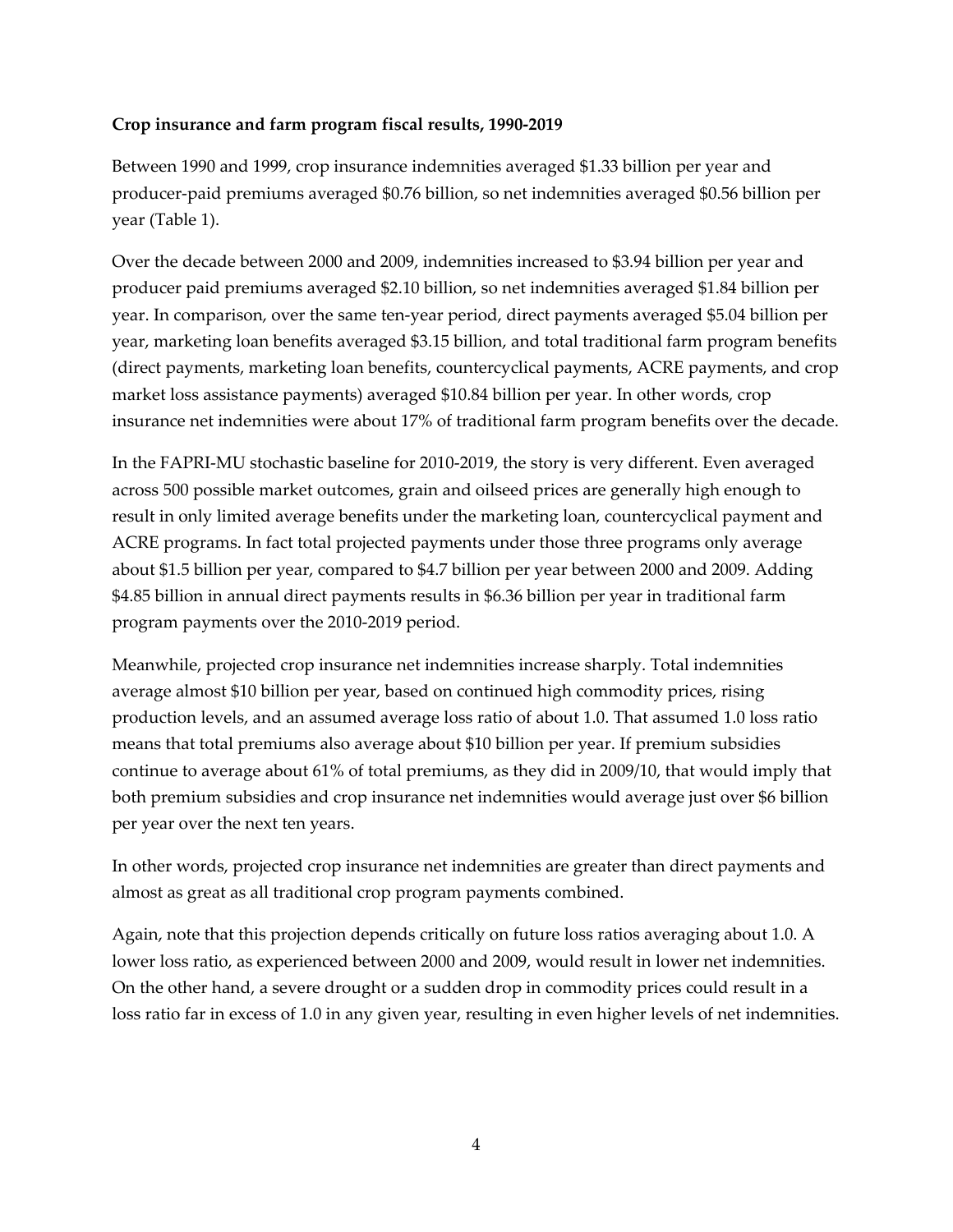|                                 | Marketing year average |             |                                     |  |  |
|---------------------------------|------------------------|-------------|-------------------------------------|--|--|
|                                 | 1990/91-               | $2000/01 -$ | $2010/11$ -<br>2019/20<br>Projected |  |  |
|                                 | 1999/00                | 2009/10     |                                     |  |  |
|                                 | Actual                 | Actual      |                                     |  |  |
|                                 |                        |             |                                     |  |  |
|                                 | (billion dollars)      |             |                                     |  |  |
| A. Indemnities                  | 1.33                   | 3.94        | 9.92                                |  |  |
| B. Total premiums               | 1.34                   | 4.99        | 9.97                                |  |  |
| C. Premium subsidies            | 0.57                   | 2.89        | 6.09                                |  |  |
| D. Producer-paid premiums (B-C) | 0.76                   | 2.10        | 3.88                                |  |  |
| E. Net indemnities (A-D)        | 0.56                   | 1.84        | 6.04                                |  |  |
| F. Direct payments              |                        | 5.04        | 4.85                                |  |  |
| G. Marketing loan net outlays   |                        | 3.15        | 0.46                                |  |  |
| H. Countercyclical payments     |                        | 1.51        | 0.54                                |  |  |
| I. ACRE payments                |                        | 0.03        | 0.51                                |  |  |
| J. Crop market loss assistance  |                        | 1.10        | 0.00                                |  |  |
| K. Sum $(F+G+H+I+J)$            |                        | 10.84       | 6.36                                |  |  |

#### **Table 1. Crop insurance and other farm program fiscal results, 1990‐2019**

Sources: 1990‐2009 data based on information reported by the Risk Management Agency and the Commodity Credit Corporation. Projections are from FAPRI‐MU's 2010 stochastic baseline, and represent the average of 500 possible outcomes for commodity markets. The baseline assumes a continuation of current farm and crop insurance programs, and that the average loss ratio (indemnities divided by total premiums) across the 500 stochastic outcomes and across the 10 years will be approximately 1.0. Note that the average loss ratio for 1990/91‐1999/00 was 0.99, and for 2000/01‐2009/10, it was 0.79.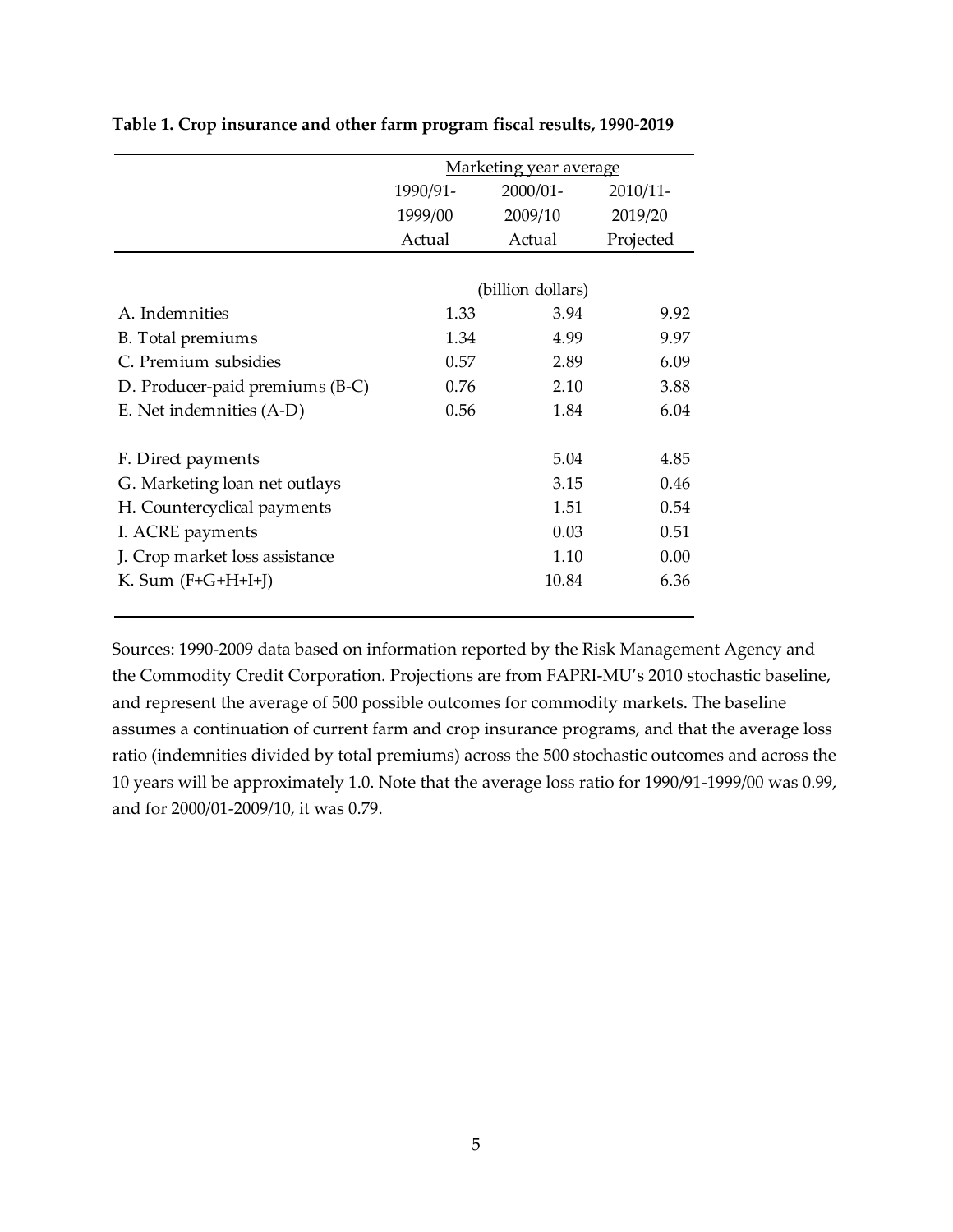#### **Crop insurance and farm program benefits per acre**

Crop insurance is expected to increase in importance relative to other farm programs over the next decade, but its importance differs greatly across crops.

Results from FAPRI‐MU's 2010 stochastic baseline suggest that crop insurance net indemnities over the next ten years could average \$31 per harvested corn acre (Table 2). That compares to corn direct payments of \$23 per base acre and almost no payments under the corn marketing loan and countercyclical payment programs. For a corn producer with one corn base acre for every acre of corn harvested, projected crop insurance net indemnities account for 54% of total farm program benefits over the next decade.

In the case of soybeans, crop insurance net indemnities are a little lower, averaging about \$20 per harvested acre. However, since other farm program benefits are less on a per‐acre basis than for corn, crop insurance net indemnities account for about 60% of projected farm program benefits for a producer with one acre of soybean base for each acre harvested.

Wheat crop insurance net indemnities per acre are lower than for soybeans, averaging a little under \$15 per harvested acre. Wheat direct payments per base acre are greater than for soybeans, but other projected farm program benefits are minimal, as market prices are almost always expected to exceed the levels that would trigger marketing loan benefits or countercyclical payments. Crop insurance net indemnities account for 47% of projected farm program benefits for a producer with one wheat base acre for each acre harvested.

In the case of cotton, projected net indemnities per acre are actually slightly greater than for corn, averaging \$34 per harvested acre. However, other projected farm program payments are also greater. As a result, crop insurance net indemnities only account for 28% of projected farm program benefits over the next decade for a producer with one acre of cotton base for each acre harvested. If cotton prices remain as high as they are in August 2010, marketing loan benefits and countercyclical payments would be zero, altering the story somewhat.

Finally, projected per-acre net indemnities for rice producers are comparable to those for wheat, in spite of much greater rice crop values per acre. This occurs because rice producers typically purchase lower levels of coverage than wheat producers, and indemnities are rarely paid. Meanwhile, projected traditional farm program payments are higher for rice than for other major crops, so crop insurance net indemnities only account for 9% of projected farm program benefits for a producer with one acre of rice base for each acre harvested.

Net indemnities are only a measure of the pure "subsidy" aspect of crop insurance, and do not consider the value to producers of reducing downside risks.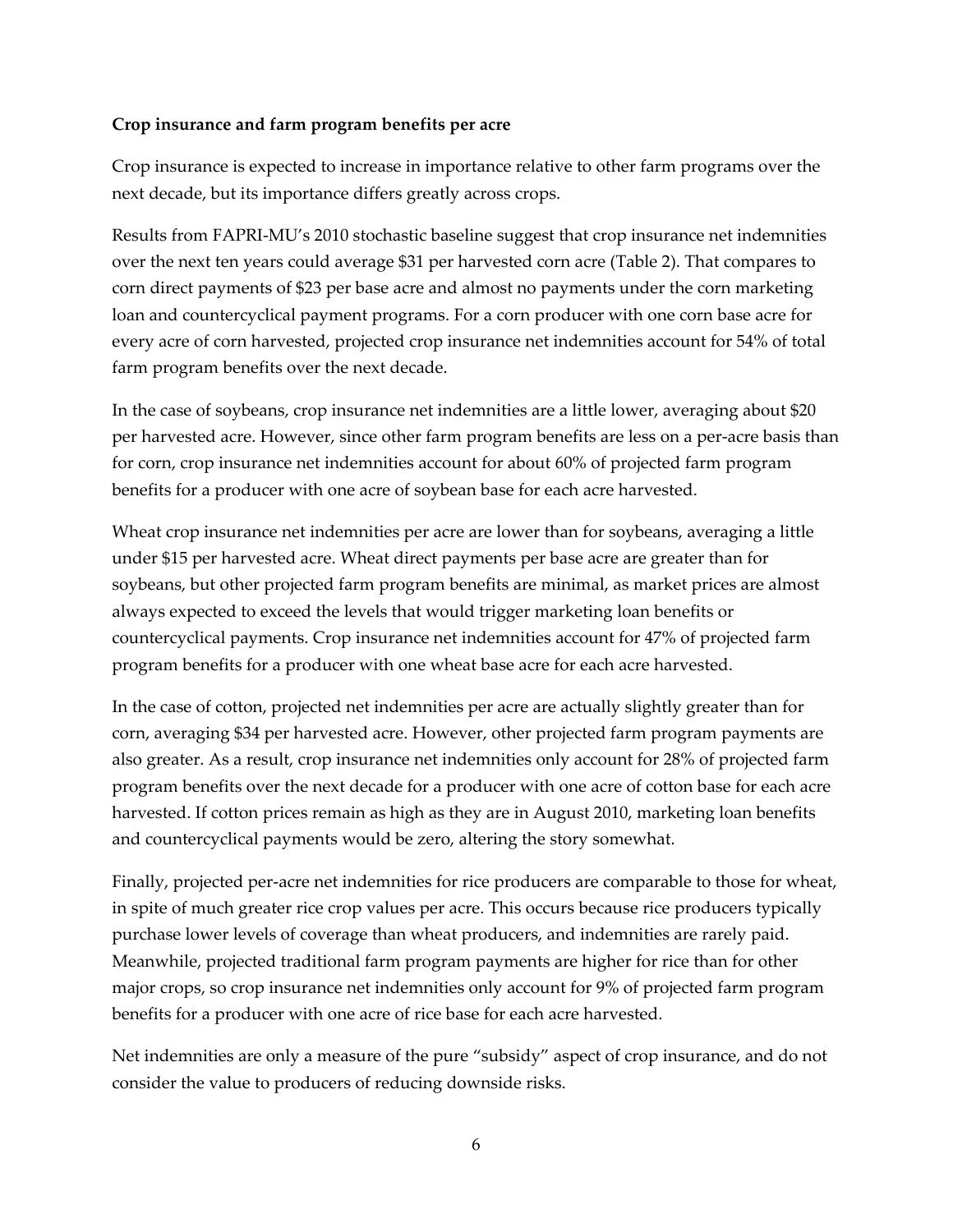|                                                                | Corn Soybeans                |        | Wheat                   | Cotton | Rice   |  |  |  |
|----------------------------------------------------------------|------------------------------|--------|-------------------------|--------|--------|--|--|--|
|                                                                |                              |        |                         |        |        |  |  |  |
|                                                                | (dollars per harvested acre) |        |                         |        |        |  |  |  |
| A. Market receipts (price * yield)                             | 657.73                       | 431.05 | 224.34                  | 622.97 | 719.07 |  |  |  |
| B. Crop insurance net indemnities                              | 30.73                        | 19.73  | 14.62                   | 34.24  | 15.09  |  |  |  |
| C. Marketing loan benefits                                     | 0.06                         | 0.08   | 0.15                    | 31.99  | 45.56  |  |  |  |
| D. ACRE payments                                               | 2.57                         | 2.22   | 1.44                    | 0.01   | 0.00   |  |  |  |
| E. Total program benefits tied to                              | 33.35                        | 22.04  | 16.21                   | 66.24  | 60.66  |  |  |  |
| production $(B+C+D)$                                           |                              |        |                         |        |        |  |  |  |
| F. Total receipts tied to production<br>$(A+E)$                | 691.08                       | 453.08 | 240.55                  | 689.21 | 779.72 |  |  |  |
| G. Variable production expenses                                | 295.78                       | 144.21 | 125.90                  | 515.44 | 516.51 |  |  |  |
|                                                                |                              |        |                         |        |        |  |  |  |
|                                                                |                              |        | (dollars per base acre) |        |        |  |  |  |
| H. Direct payments                                             | 23.18                        | 10.99  | 14.50                   | 33.59  | 95.86  |  |  |  |
| I. Countercyclical payments                                    | 0.08                         | 0.09   | 0.36                    | 24.61  | 13.09  |  |  |  |
| J. Total payments tied to base acreage<br>$(H+I)$              | 23.26                        | 11.08  | 14.86                   | 58.20  | 108.95 |  |  |  |
|                                                                |                              |        | (dollars per acre)      |        |        |  |  |  |
| K. Total receipts $(F+J)^*$                                    | 714.34                       | 464.17 | 255.41                  | 747.41 | 888.68 |  |  |  |
| L. Total program benefits $(E+J)^*$                            | 56.61                        | 33.12  | 31.07                   | 124.44 | 169.61 |  |  |  |
| M. Crop insurance share of total<br>program benefits $(B/L)^*$ | 54%                          | 60%    | 47%                     | 28%    | 9%     |  |  |  |

**Table 2. Average projected market receipts and farm program benefits per acre for 2010‐2019**

\*Assumes one acre of base for each harvested acre. In reality, base acreage and harvested acreage can be very different for particular crops or in total.

Source: FAPRI‐MU 2010 stochastic baseline, average of 500 outcomes for 2010/11‐2019/20.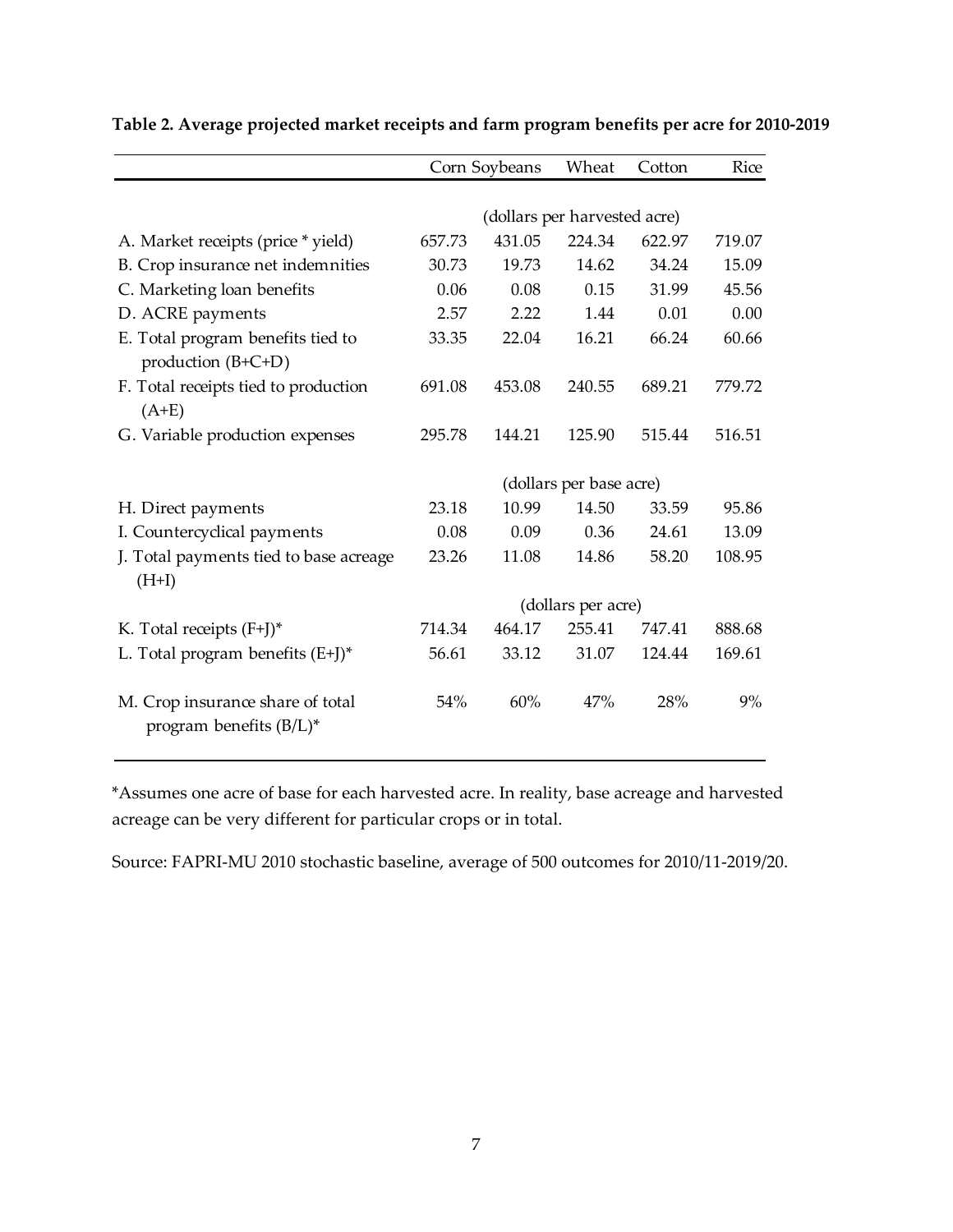## **Crop insurance participation**

Most of the acreage devoted to major field crops is enrolled in the crop insurance program. In 2009, program participation rates exceeded 80% for corn, soybeans, wheat, cotton and peanuts (Figure 3). Participation rates were slightly lower for rice and sorghum.

Corn, soybeans and wheat account for most of the acres enrolled in the crop insurance program (Figure 4). Total enrollment in 2009 was 265 million acres.

Approximately 41 million acres were enrolled in pasture, rangeland and forage policies in 2009. These policies pay indemnities triggered by rainfall and vegetative indices, rather than by actual production levels. Per‐acre premiums and indemnities are generally much lower for these policies than for other crop insurance policies. For example, producer‐paid premiums for pasture, rangeland and forage policies were \$43 million in 2009, or about \$1 per acre. In contrast, producer‐paid premiums for corn policies were \$1.4 billion in 2009, or about \$19 per enrolled acre. Pasture, rangeland and forage policies were only introduced in 2007, and still are not available in some parts of the country. Because of their unique features, these policies are excluded from some of the summary statistics on coverage types and levels elsewhere in this report.

Crop insurance is now available on a wide range of crops, with policies available for everything from macadamia nuts to popcorn. Note, however, that the three major field crops and the pasture, rangeland and forage policies account for all but 39 million acres of crop insurance enrollment in 2009. Cotton, rice, peanuts, sorghum, barley, and oats account for about half of those 39 million acres.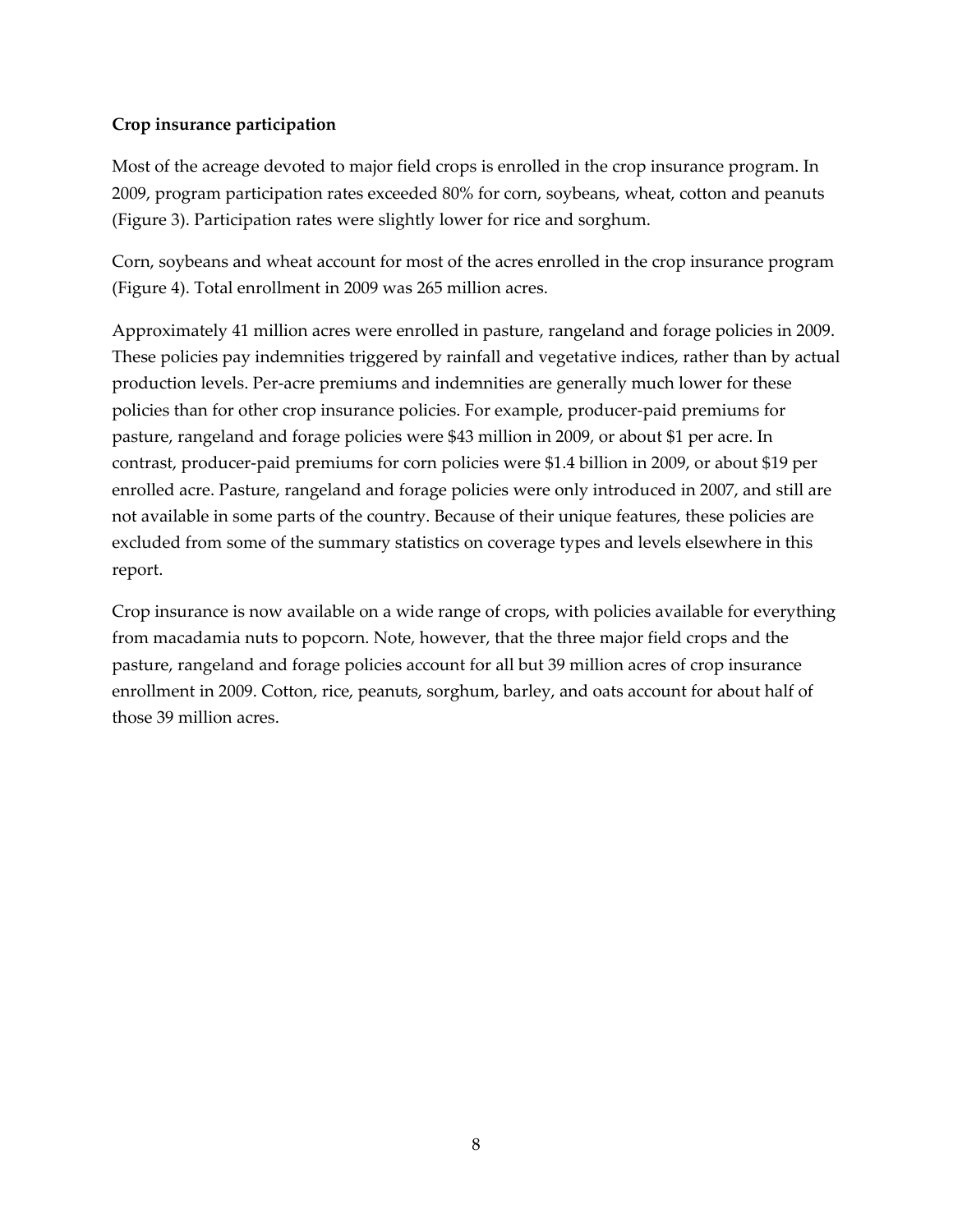

**Figure 3. Crop insurance participation rates, 2009 (acres enrolled divided by planted acres)**



**Figure 4. Crop insurance acres enrolled, 2009**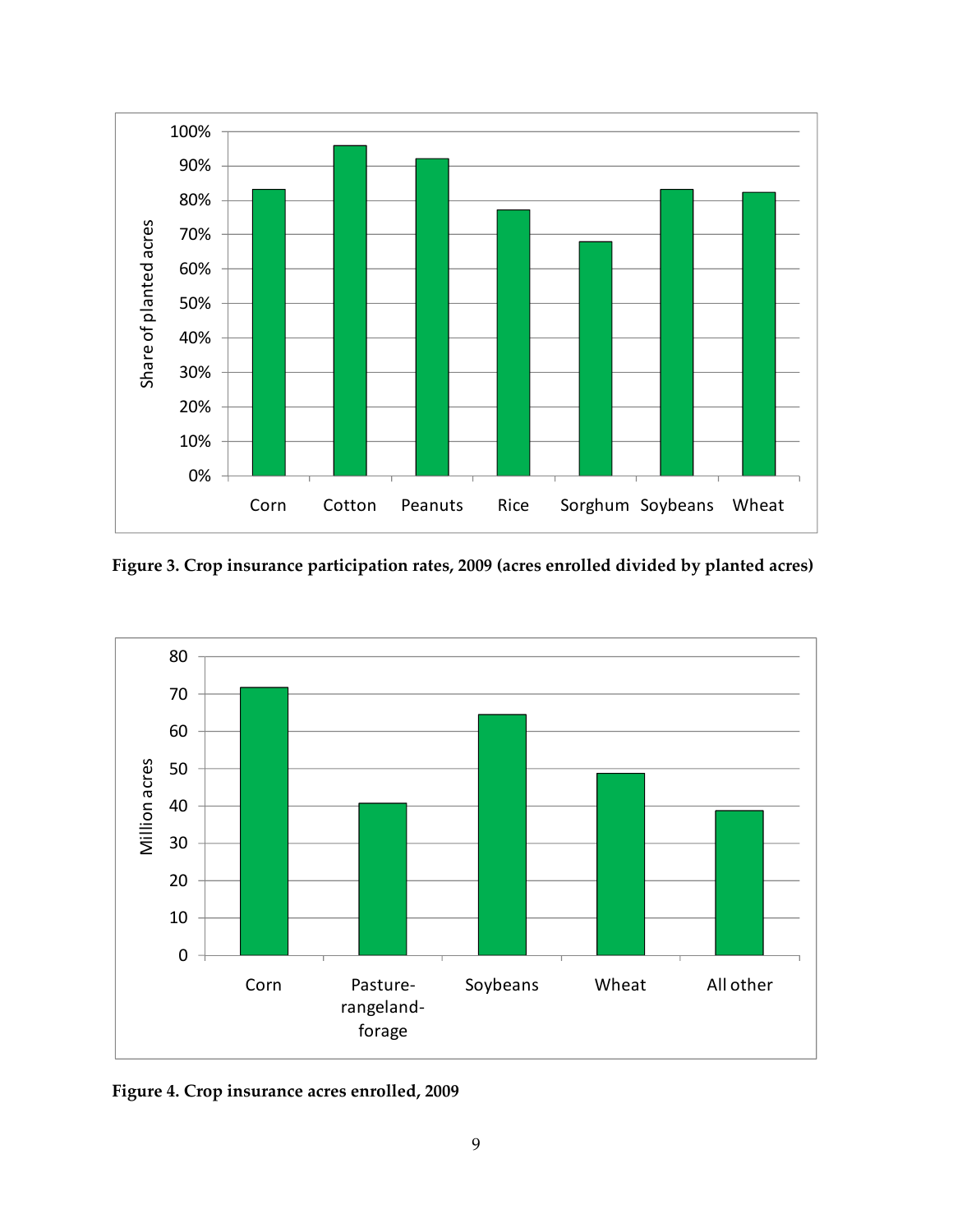#### **Crop insurance by coverage type and level for major crops**

In 2009, crop revenue coverage (CRC) and revenue assurance (RA) policies accounted for more than half of the acres enrolled in crop insurance, excluding pasture, forage and rangeland policies (Figure 5). These revenue‐based policies accounted for 70% or more of all corn, soybean and wheat acres enrolled in crop insurance. In contrast, the yield‐based actual production history (APH) policies accounted for the majority of enrolled cotton acres in 2009.

Nationally, approximately 42% of enrolled acres in 2009 had coverage levels in excess of 70% (Figure 6). On those acres, losses of less than 30% would trigger crop insurance indemnities. Another 39% of nationally enrolled acres are at coverage levels between 65% and 70%, leaving just 18% of enrolled acres at coverage levels below 65%. Note that these estimates exclude pasture, forage and rangeland policies.

Coverage levels differ across the major crops. For corn and soybeans, more than half of the enrolled acres were at coverage levels in excess of 70% in 2009. For wheat, more than half of all enrolled acres were at coverage levels between 65% and 70%, with roughly equal shares at higher and lower levels of coverage. Coverage levels are much lower for cotton; only about 20% of cotton enrolled acreage was at coverage levels in excess of 70%, and almost 40% was at coverage levels below 65%.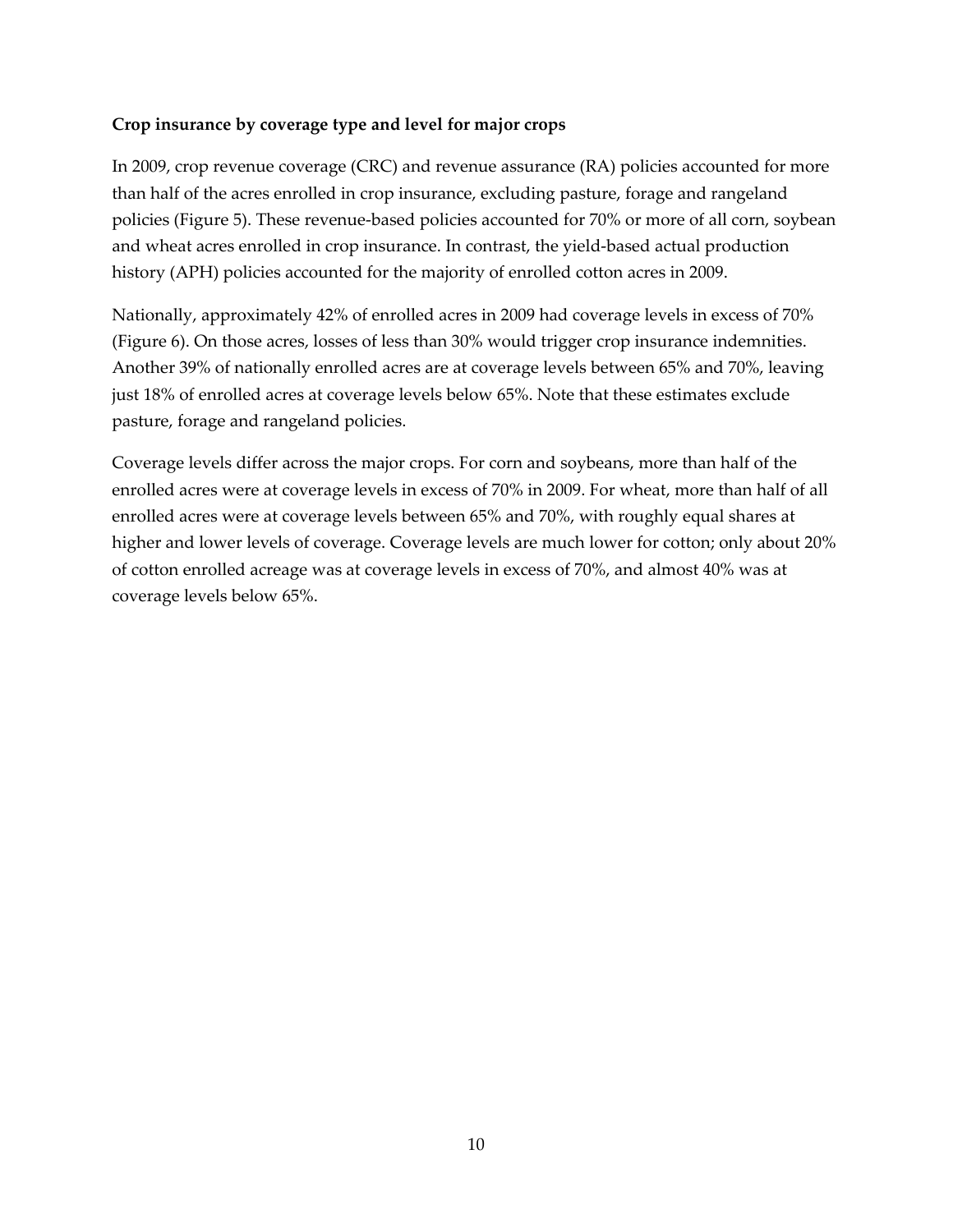

**Figure 5. Share of insured acres by coverage type, selected crops, 2009**



**Figure 6. Share of insured acres by coverage level, selected crops, 2009**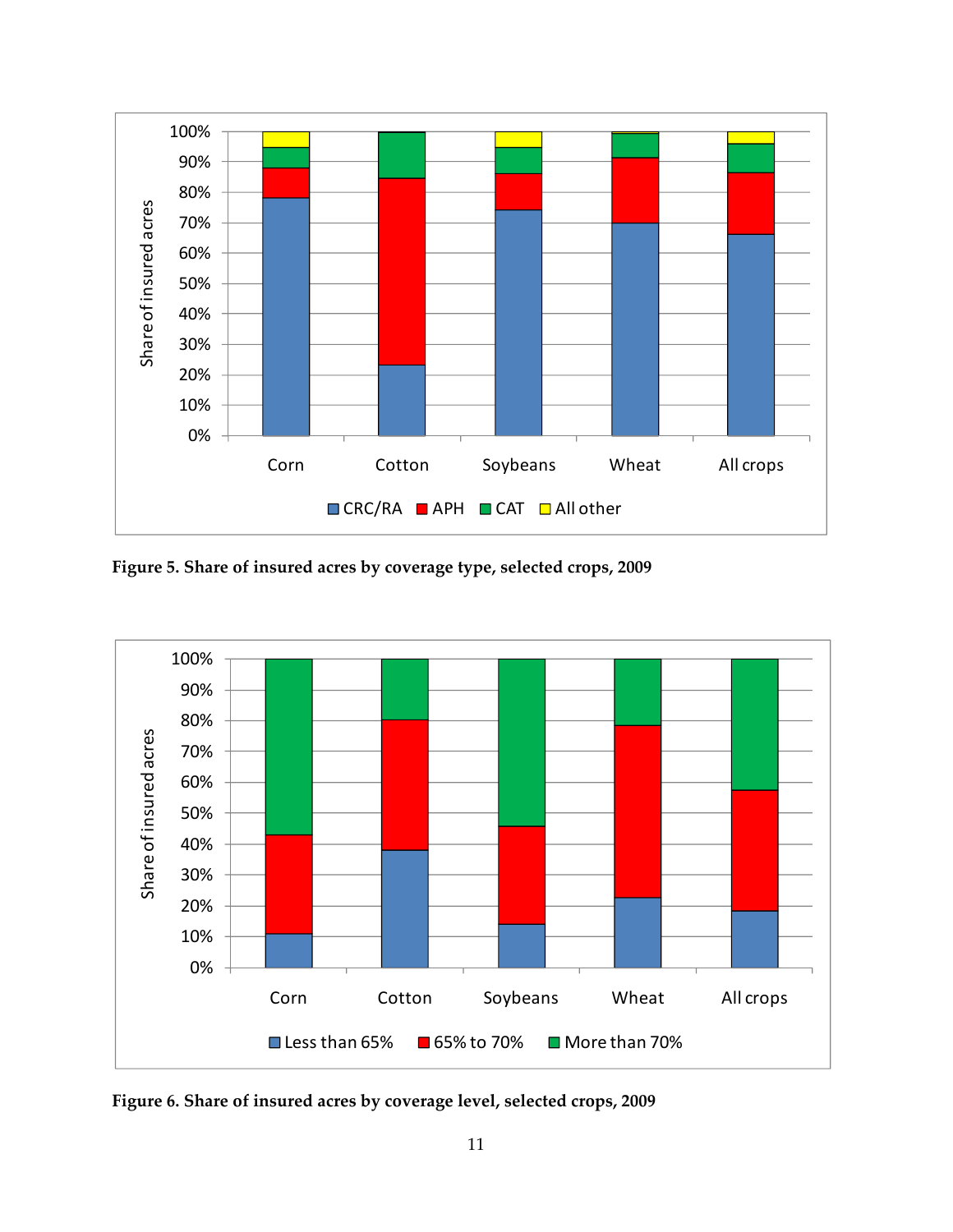#### **Crop insurance by coverage type and level for major states**

Just as coverage types differ considerably across crops, they also differ greatly across states (Figure 7). In Iowa, Kansas, Minnesota and Nebraska, CRC and RA accounted for more than 80% of enrolled acres in 2009 (excluding pasture, rangeland and forage policies). In contrast, CRC and RA accounted for less than one‐third of participating acres in Arkansas and Georgia.

APH policies were a significant share of total enrollment in states with wheat and cotton as major crops, such as Georgia, Montana, North Dakota and Texas. Catastrophic coverage is common in Arkansas, Georgia and Missouri, but less frequently utilized in most other states.

Coverage levels also differ dramatically across the country (Figure 8). In states reaching from Iowa to Ohio, more than 70% of enrolled acres in 2009 (excluding pasture, rangeland and forage policies) had coverage levels in excess of 70%. In contrast, less than one quarter of enrolled acres were at such high levels of coverage in Arkansas, Georgia, Kansas, Montana and Texas.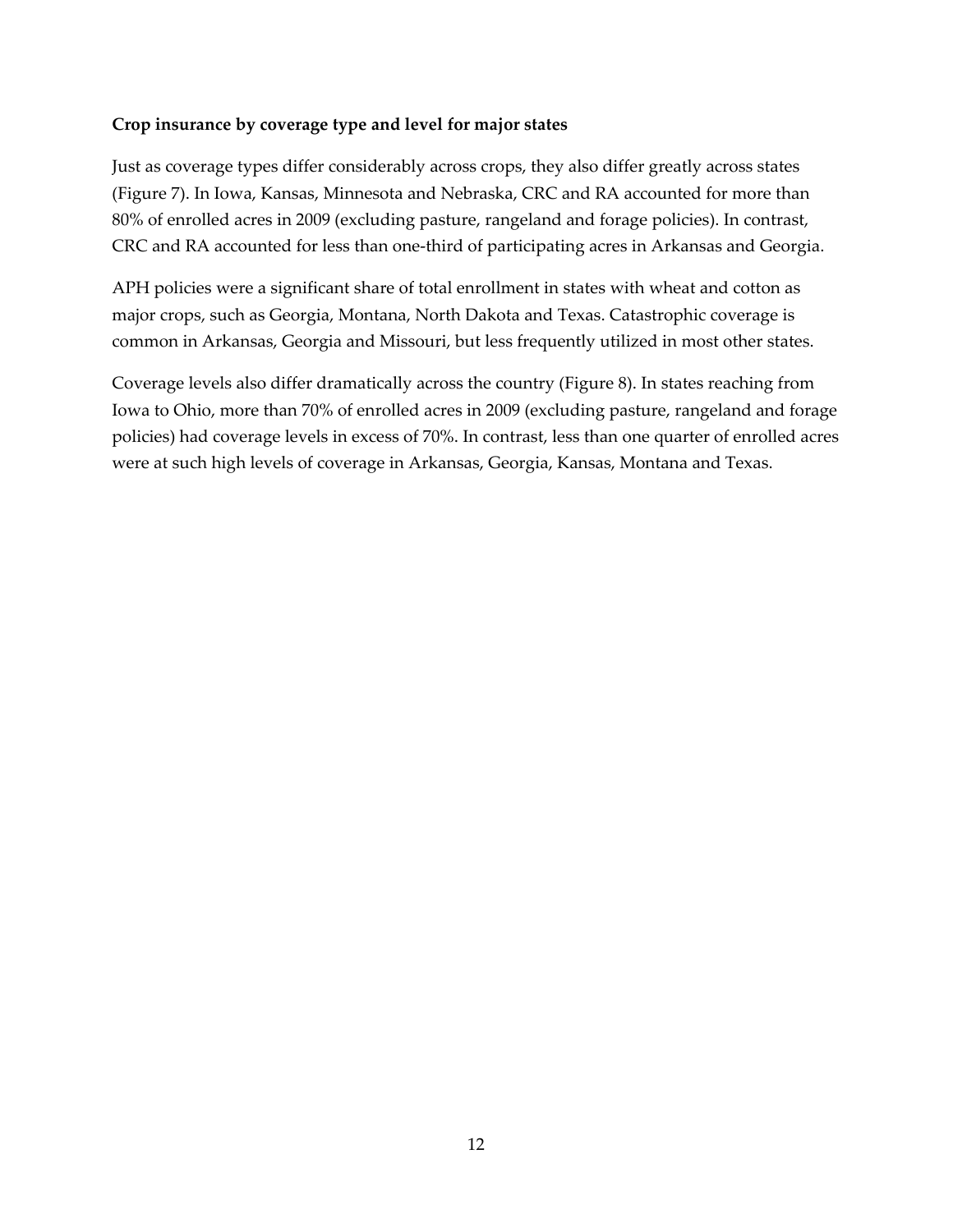

**Figure 7. Share of insured acres by coverage type, selected states, 2009**



**Figure 8. Share of insured acres by coverage level, selected states, 2009**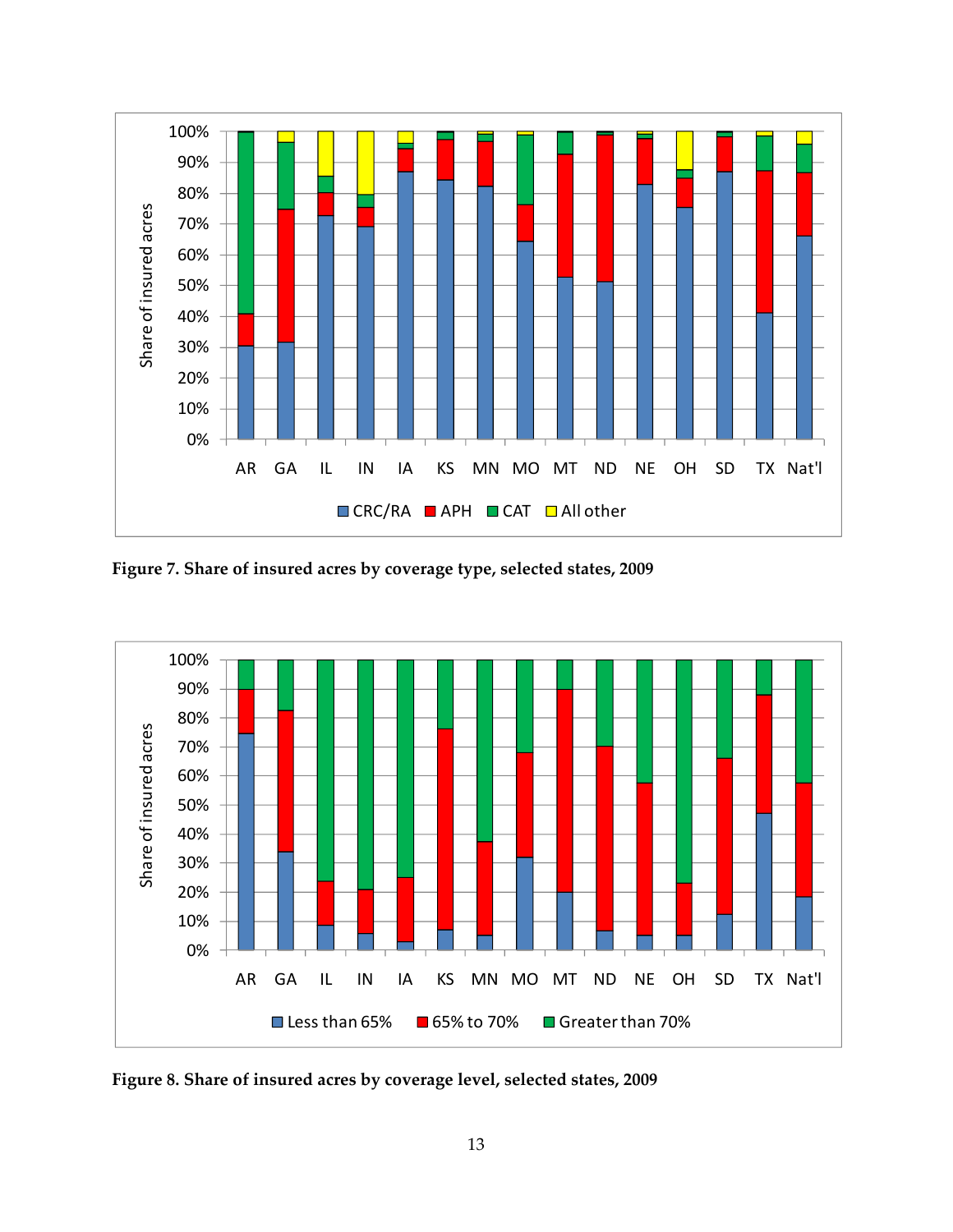## **Regional patterns in purchase of catastrophic coverage**

The diversity of crop insurance enrollment patterns can be illustrated by looking at regional patterns in the purchase of catastrophic coverage (Figure 9). Catastrophic coverage is available for a small fee, but it only pays indemnities when a loss exceeds 50%. Thus it provides limited protection against only the most severe losses.

In states from Montana to Ohio, catastrophic coverage accounted for less than 10% of enrollment in the crop insurance program in 2009. As discussed previously, coverage levels are very high in many of those states, with the bulk of acreage enrolled at coverage levels in excess of 65% or even 70%.

Catastrophic coverage is much more common in other parts of the country. In fact, it accounted for more than half of all the acres enrolled in the crop insurance program in Arkansas and a few other states in 2009. Rice producers are particularly likely to have catastrophic coverage.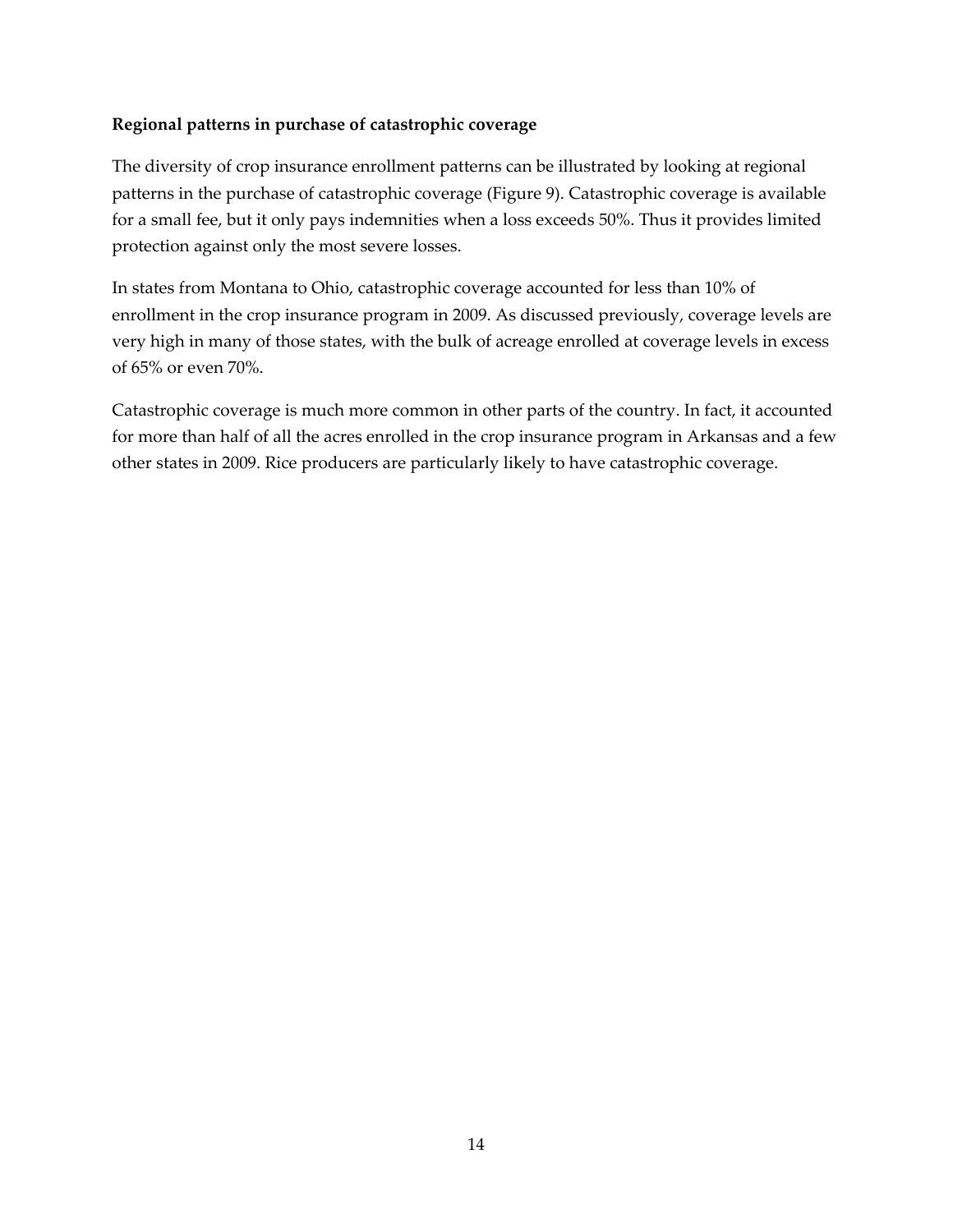

# **Figure 9. Catastrophic coverage as share of total acres enrolled in crop insurance, 2009**

Note: Includes all major crops except pasture, forage and rangeland policies.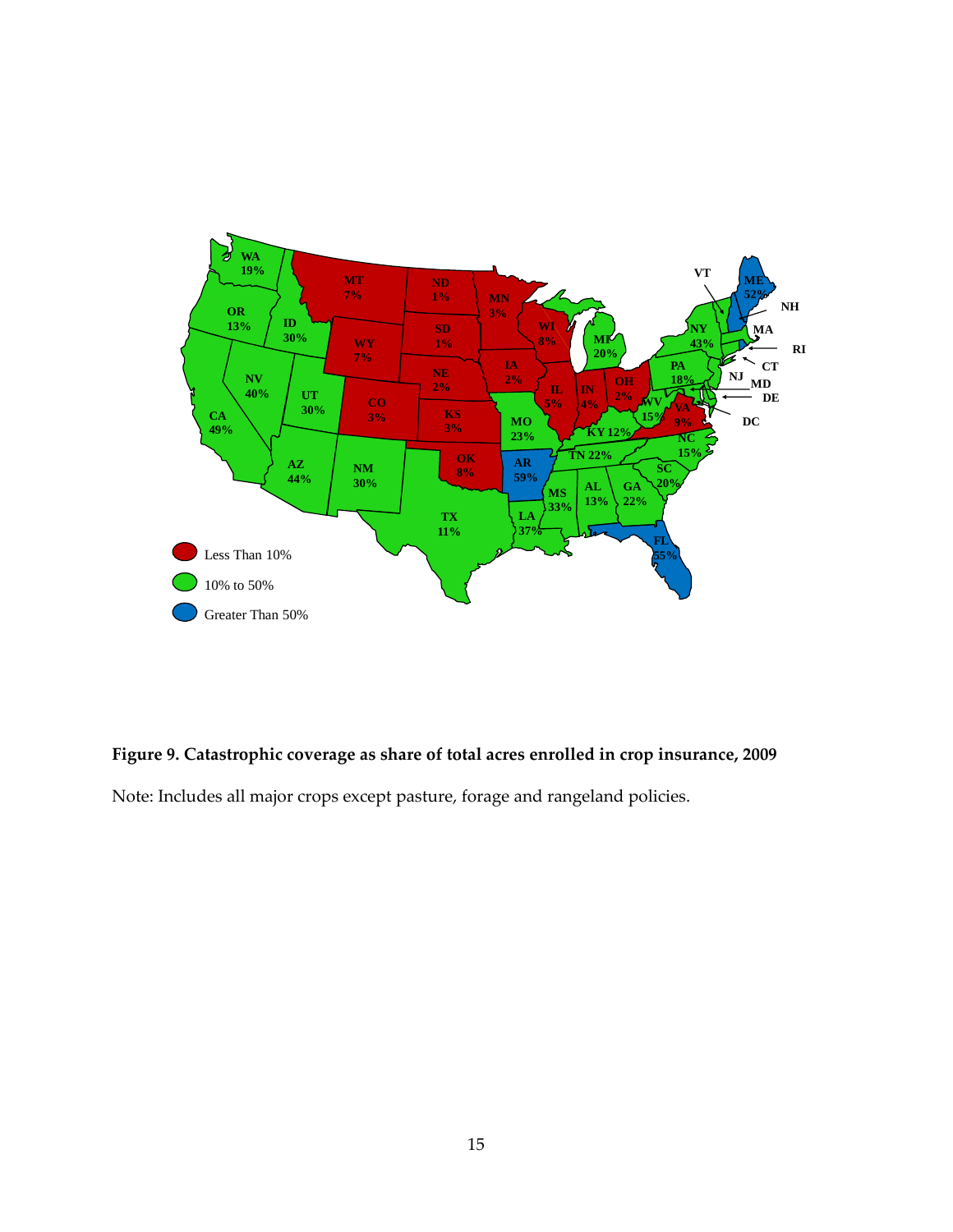## **Regional patterns in the ratio of indemnities to producer‐paid premiums**

No attempt is made here to explain why producers do or do not choose to buy particular crop insurance products at particular coverage levels. However, an important question raised frequently is whether crop insurance pays sufficient indemnities to justify the cost to producers of paying the necessary premiums.

Crop insurance results will differ across time and across producers, so there is no single appropriate measure of whether participation in the program is worthwhile to producers. In a particular year or set of years, the weather will be better than or worse than average, and indemnities may be unusually large or small. Likewise, the experience of different producers may vary greatly; some may receive indemnities several times in a ten-year period; others may pay premiums every year but never receive an indemnity.

With all those caveats in mind, Figure 10 shows the average ratio of indemnities to producerpaid premiums over the last ten years. A ratio in excess of 100% means that producers in the state received indemnities between 2000 and 2009 that were greater than the premiums they paid for crop insurance over that same period.

In all but one state, indemnities exceeded producer-paid premiums over the last ten years. Because premiums are subsidized, one would expect indemnities to exceed producer‐paid premiums on average. Note that the lowest ratios of indemnities to producer‐paid premiums occurred in the Corn Belt states, where participation rates and coverage levels exceed the national average. In contrast, the ratio of indemnities to producer‐paid premiums was particularly high in southern states, which tend to be characterized by lower coverage levels.

Again, it is important not to read too much into these estimates; results could be significantly altered by looking at a different time period, and the experience of individual producers may be very different than these state averages.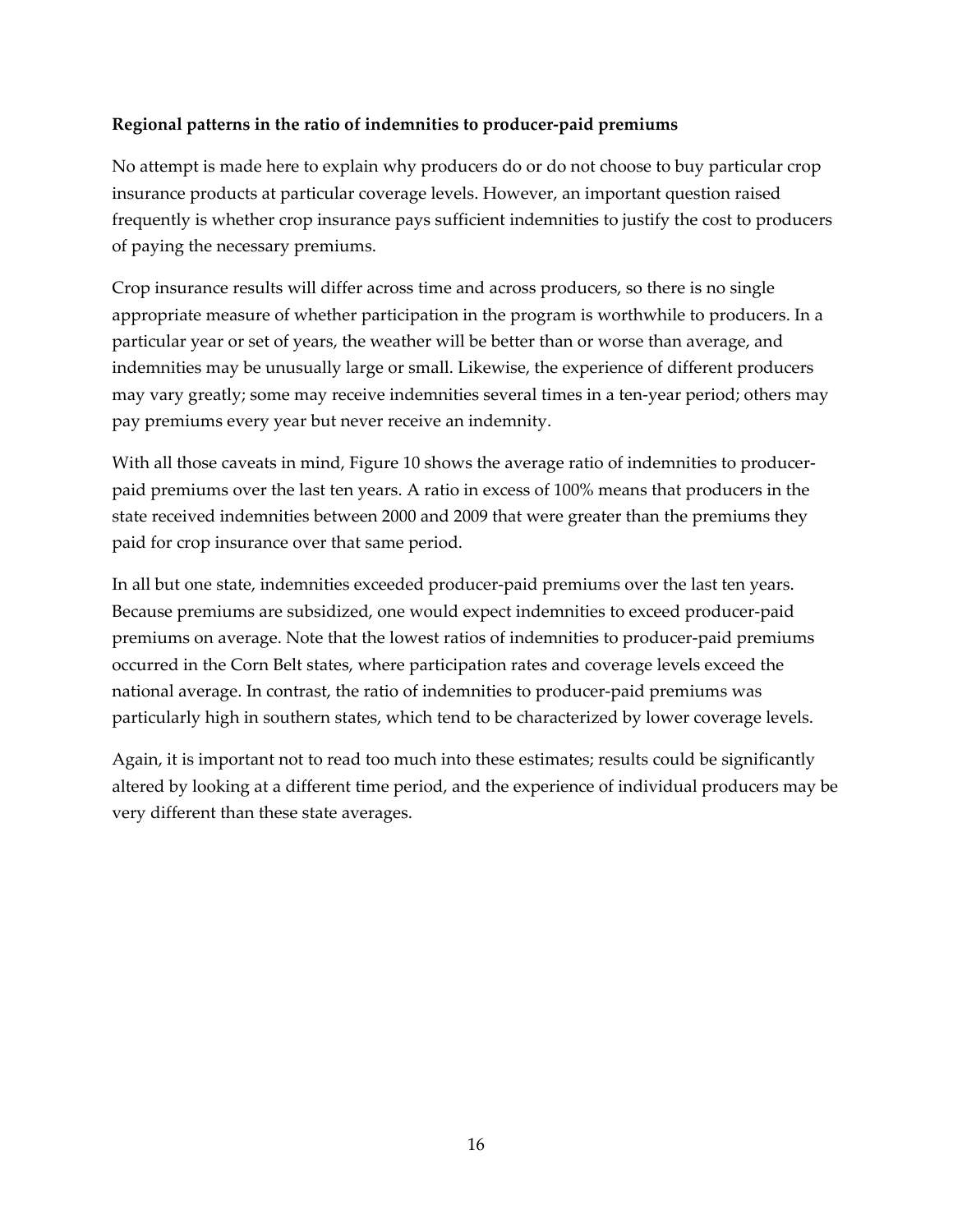

#### **Figure 10. Ratio of indemnities to producer‐paid premiums, 2000‐2009**

Note: Ratios in excess of 100% indicate that producers in a given state received more in crop insurance indemnities than they paid in premiums over the 10‐year period. Includes all major crops and types of coverage except pasture, forage and rangeland policies.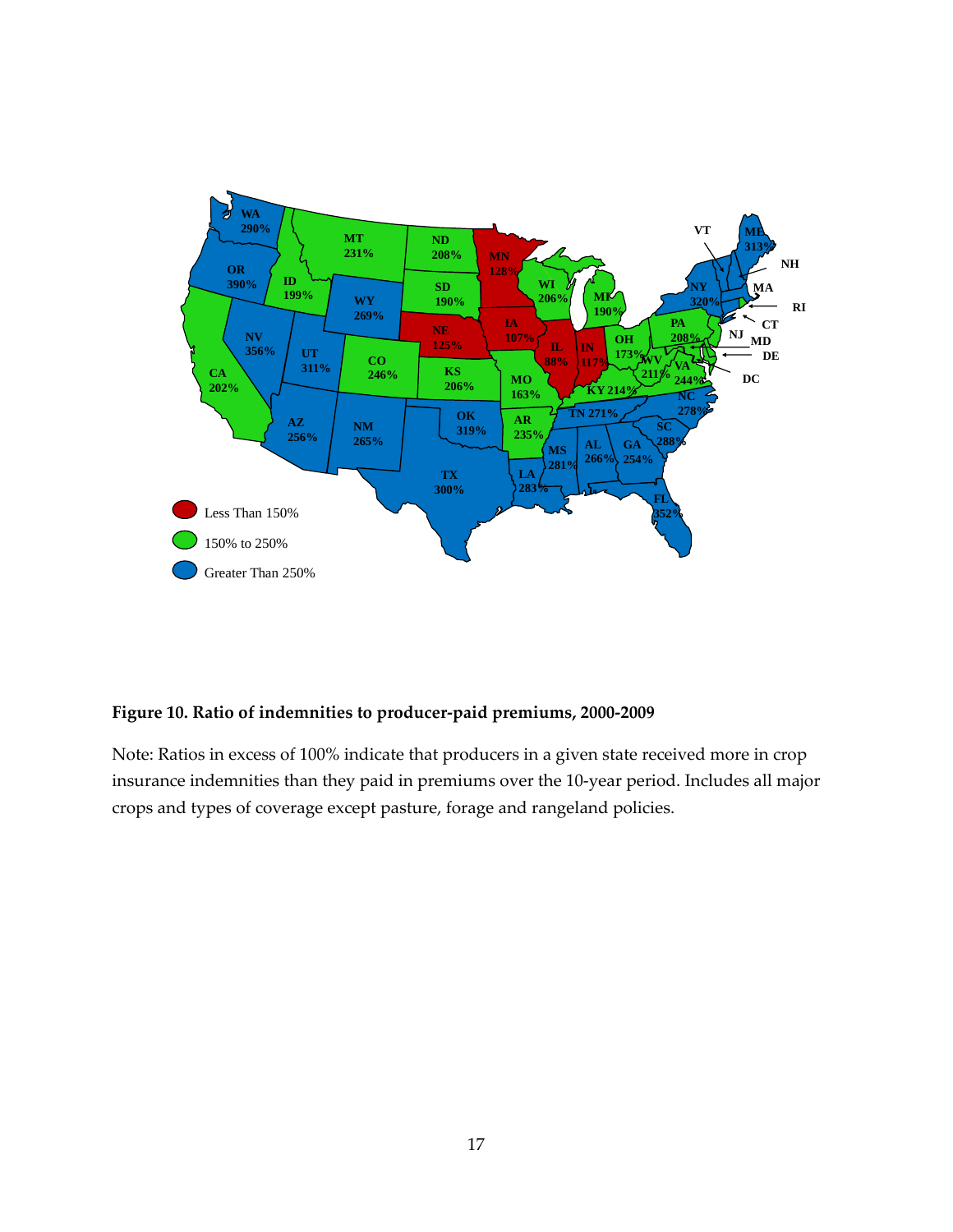#### **Trends in national coverage type and levels**

Crop insurance enrollment patterns have changed greatly over time. Until the 1994 program reforms took effect, yield‐based APH policies were the only major crop insurance products available (Figure 11). The 1994 reforms created catastrophic coverage and temporarily required almost all program crop producers to have some form of crop insurance coverage. As a result, enrollment in catastrophic coverage boomed in 1995, with more acres enrolled in catastrophic coverage than in traditional APH policies.

The crop insurance purchase requirement was soon eliminated, and enrollment in catastrophic coverage has generally declined over time. Meanwhile CRC first became available in 1996, and revenue‐based policies grew quickly in the last half of the 1990s. By 2001, more acres were enrolled in CRC or RA than in APH policies, and these revenue‐based products dominate the national market today.

APH coverage at the 65% level dominated crop insurance markets prior to 1995 (Figure 12). The creation of catastrophic coverage resulted in a spike in coverage below the 65% level, but that has generally faded over time. The 2000 reforms provided increased levels of subsidies at higher coverage levels, and producers responded by increasing their purchases of insurance above the 70% level of coverage. In 2009 for the first time, the number of acres enrolled at coverage levels in excess of 70% slightly exceeded enrollment at 65%‐70% levels of coverage.

The reported figures exclude pasture, rangeland and forage policies.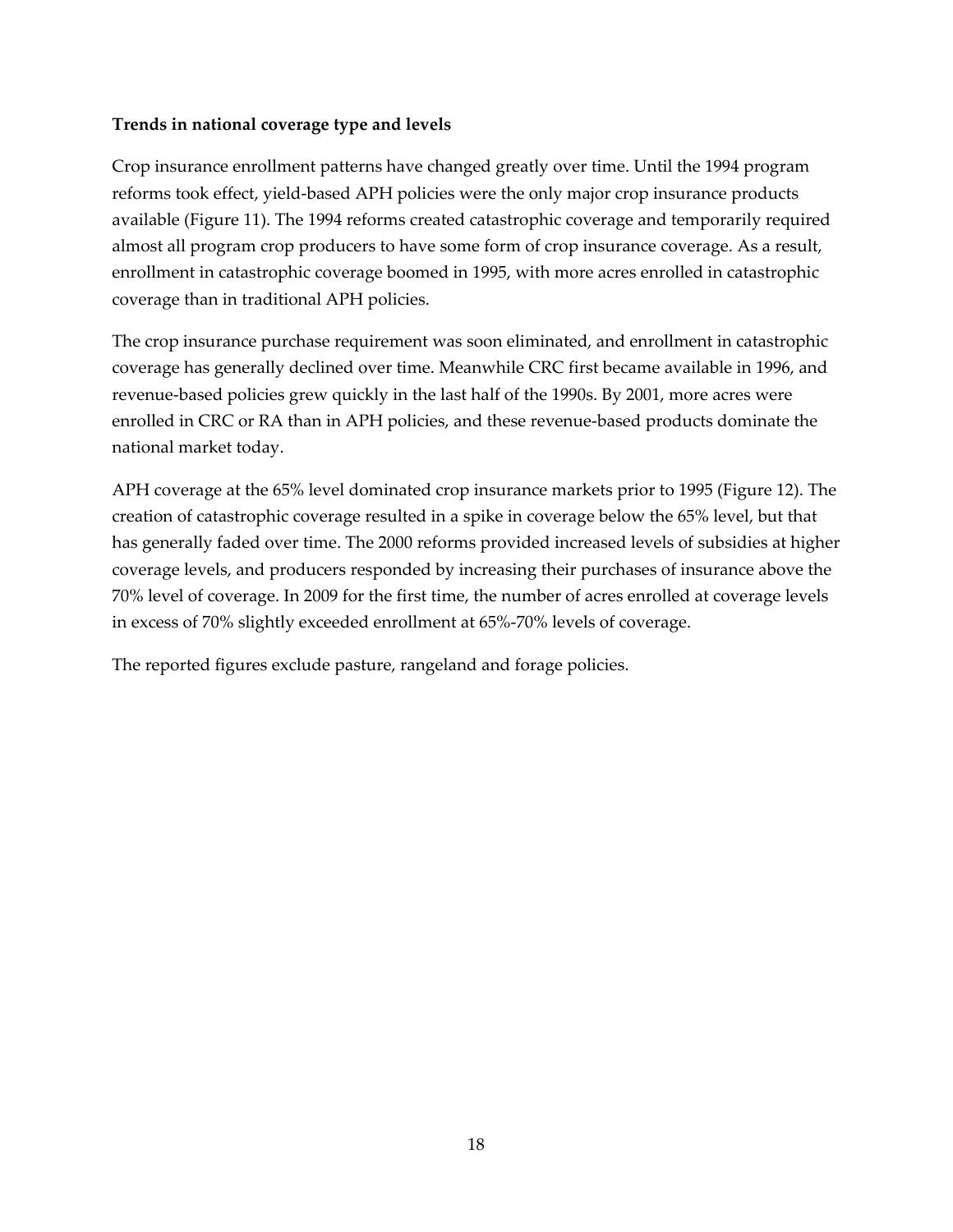

**Figure 11. US acres insured by coverage type (excludes forage and rangeland policies)**



**Figure 12. US acres insured by coverage level (excludes forage and rangeland policies)**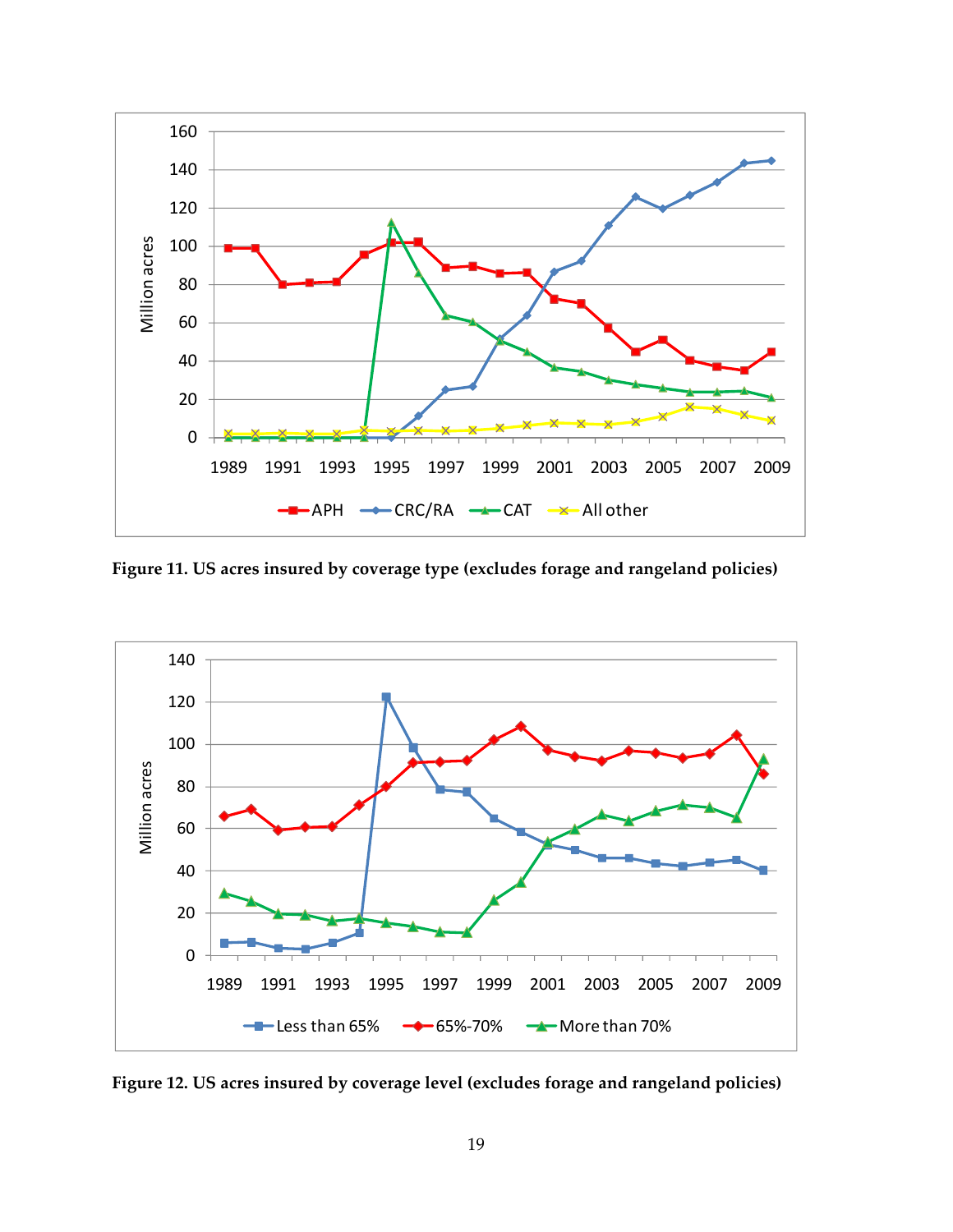#### **Trends in enrollment and producer‐paid premiums for major crops**

For most major crops, enrollment in the crop insurance program jumped in 1995 because of increased premium subsidies and because of a temporary requirement that most producers purchase a policy. Participation for corn, soybeans and wheat remained high even after the purchase requirement was eliminated.

In recent years, the number of acres enrolled in crop insurance has generally followed trends in national planted acreage. For example, in 2007, corn planted acreage expanded at the expense of soybeans, and the number of acres insured follows the same pattern.

Pasture, rangeland and forage policies based on rainfall or vegetative indices were only introduced in 2007, and still are not available in all parts of the country. In addition to the 40 million acres enrolled in these policies in 2009, an additional 4.5 million acres were enrolled in forage production policies.

Producer-paid premium rates can change from year to year for a variety of reasons. In general, higher levels of coverage and increases in the value of the crop insured will both increase premiums. The sharp jump in producer‐paid premiums since 2006 can largely be explained by the sharp increase in crop prices.

The average producer-paid premium for pasture, rangeland and forage policies is only about \$1 per acre. The average per‐acre value of pasture and rangeland is far lower than the per‐acre value of land devoted to corn, soybean or wheat production.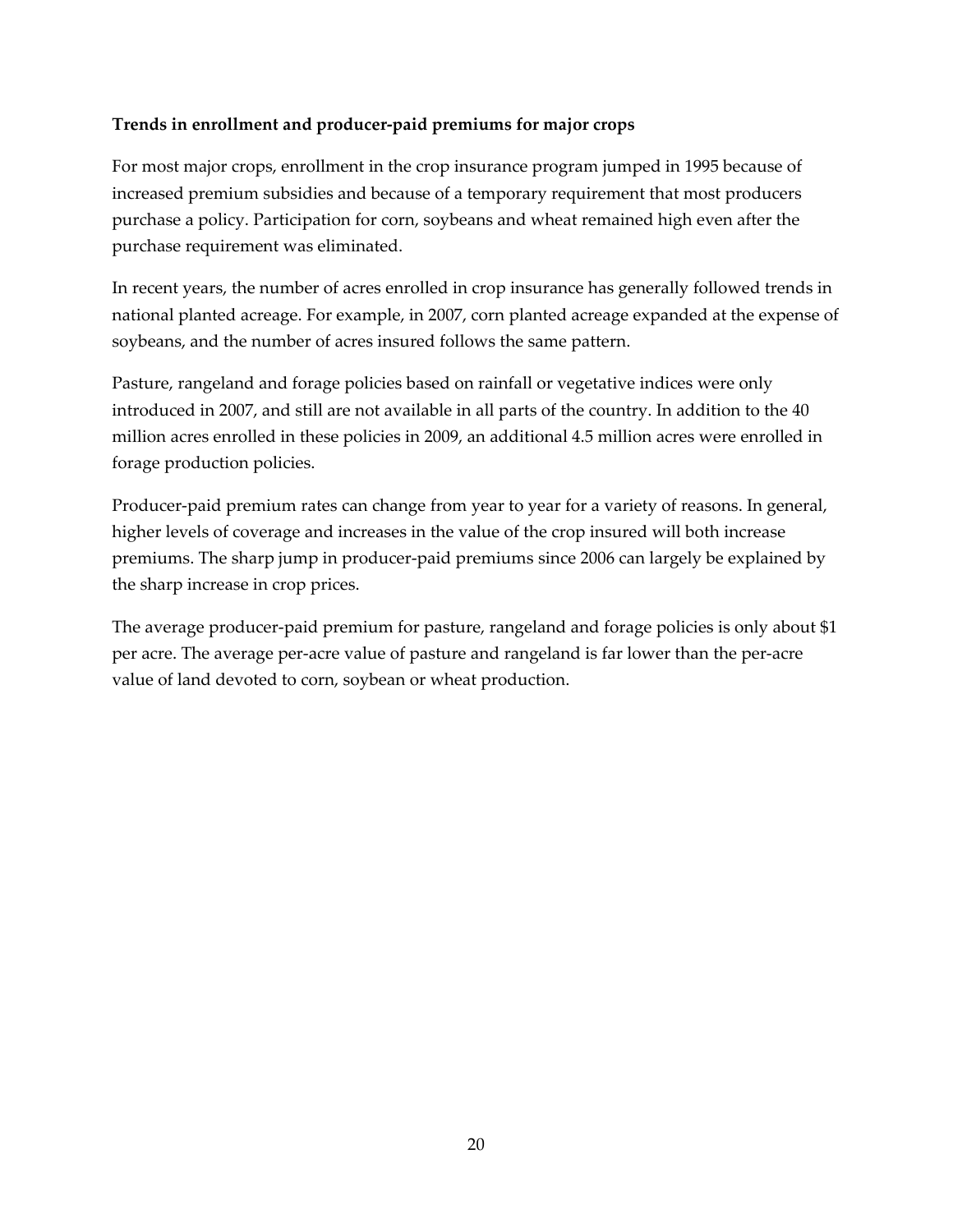

**Figure 13. US acres insured for major commodities** 



**Figure 14. US average producer‐paid premiums per acre for major crops**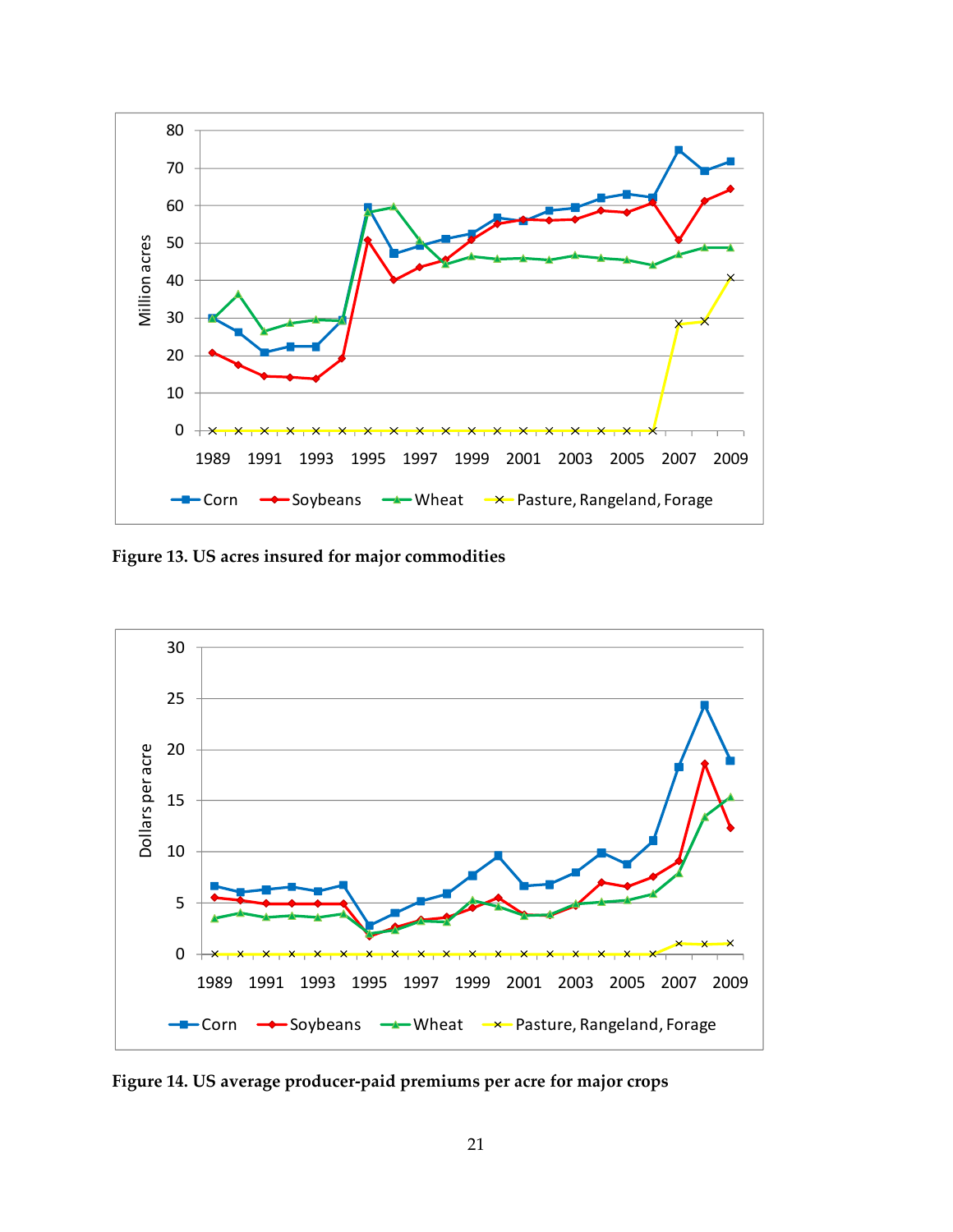#### **Appendix: Trends in coverage type and levels for four major crops**

Figures A.1‐A.8 report crop insurance enrollment patterns by crop from 1989‐2009. Many of the general patterns are similar across crops. Revenue‐based policies have become more popular over time, and coverage levels have generally trended upward since 1995. However, there have been important differences across crops, and sometimes there can be large swings in coverage types or coverage levels from one year to the next.

The reported figures exclude pasture, rangeland and forage policies.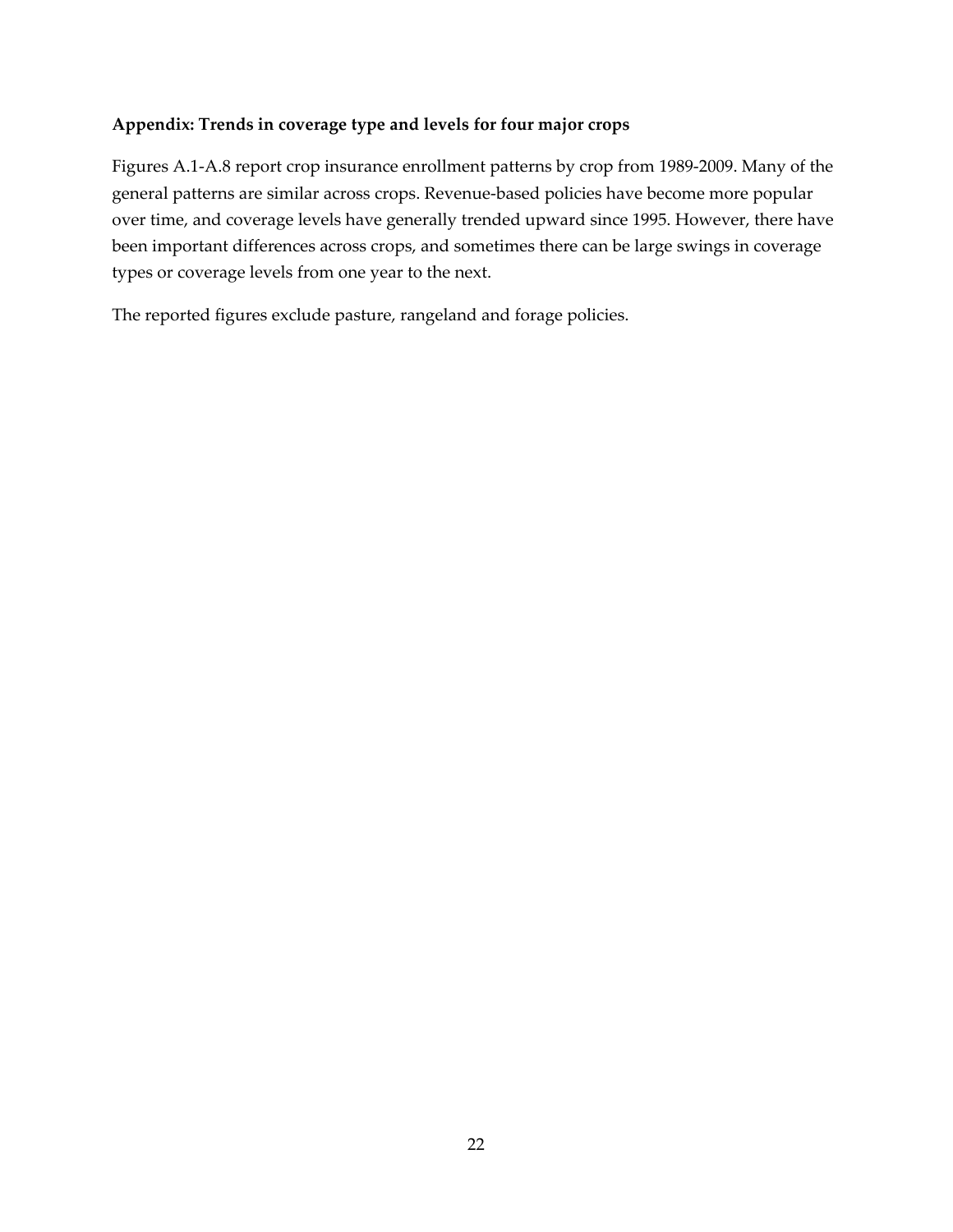

**Figure A.1. US corn net acres insured by coverage type**



**Figure A.2. US corn net acres insured by coverage level**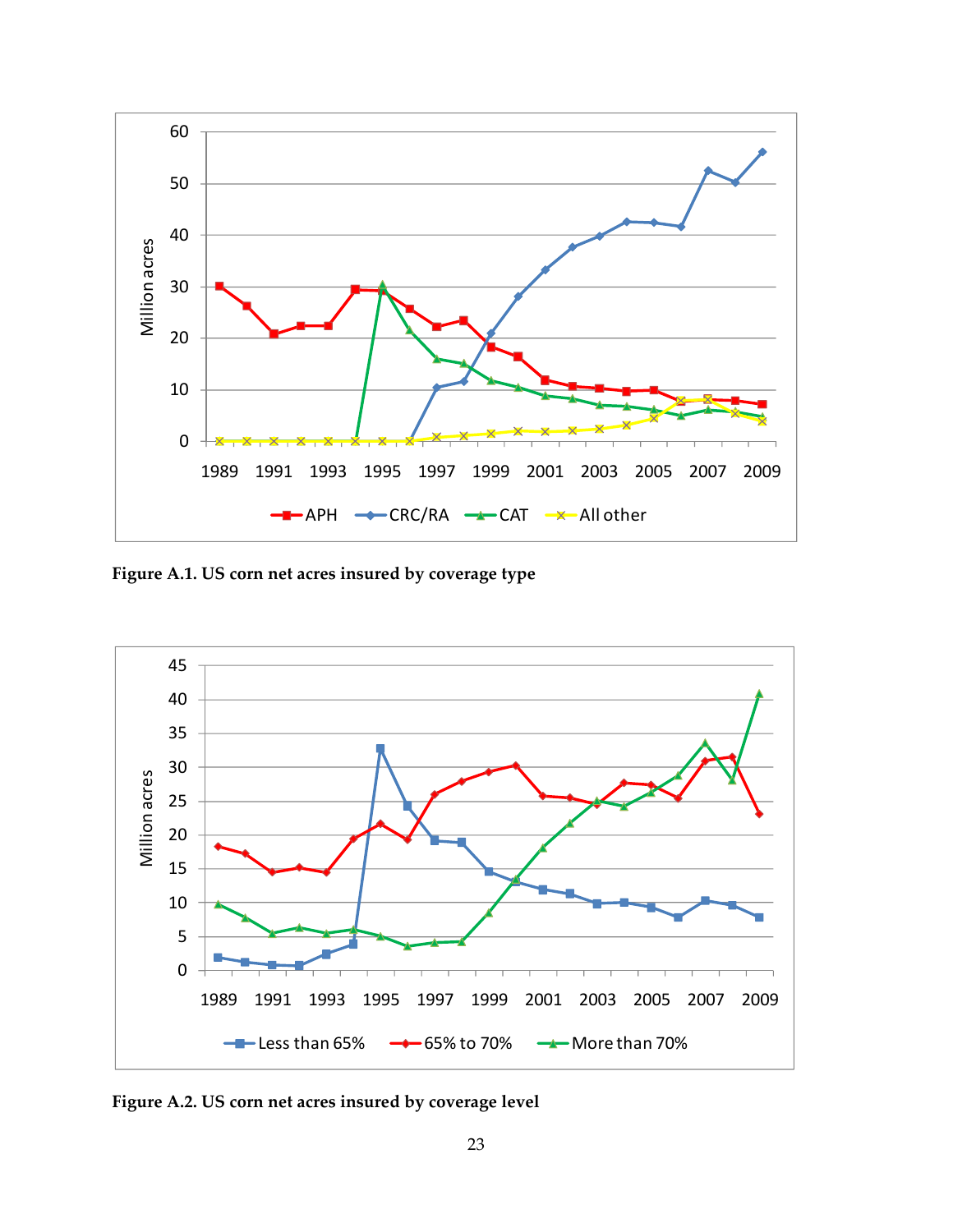

**Figure A.3. US soybean net acres insured by coverage type**



**Figure A.4. US soybean net acres insured by coverage level**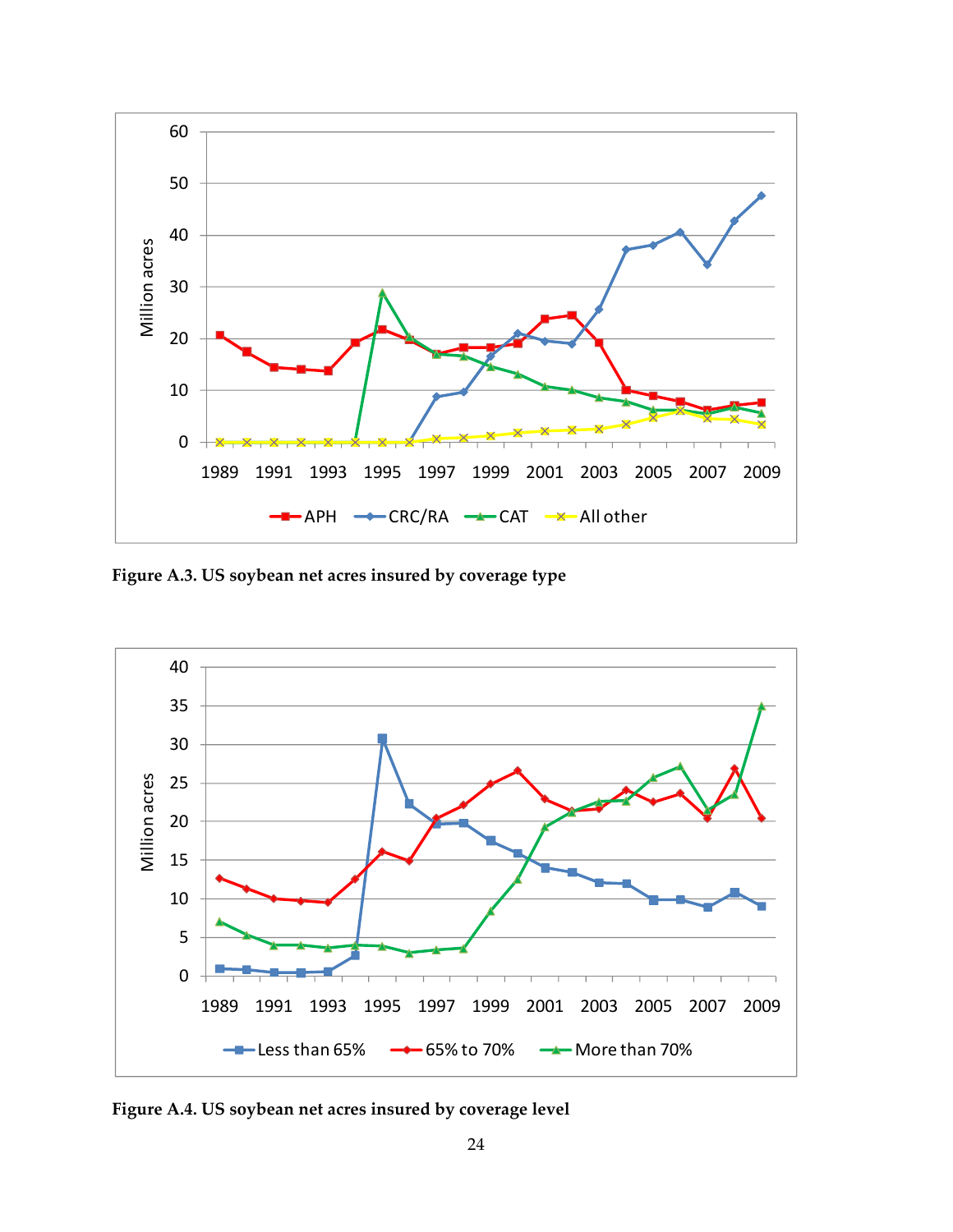

**Figure A.5. US wheat net acres insured by coverage type**



**Figure A.6. US wheat net acres insured by coverage level**